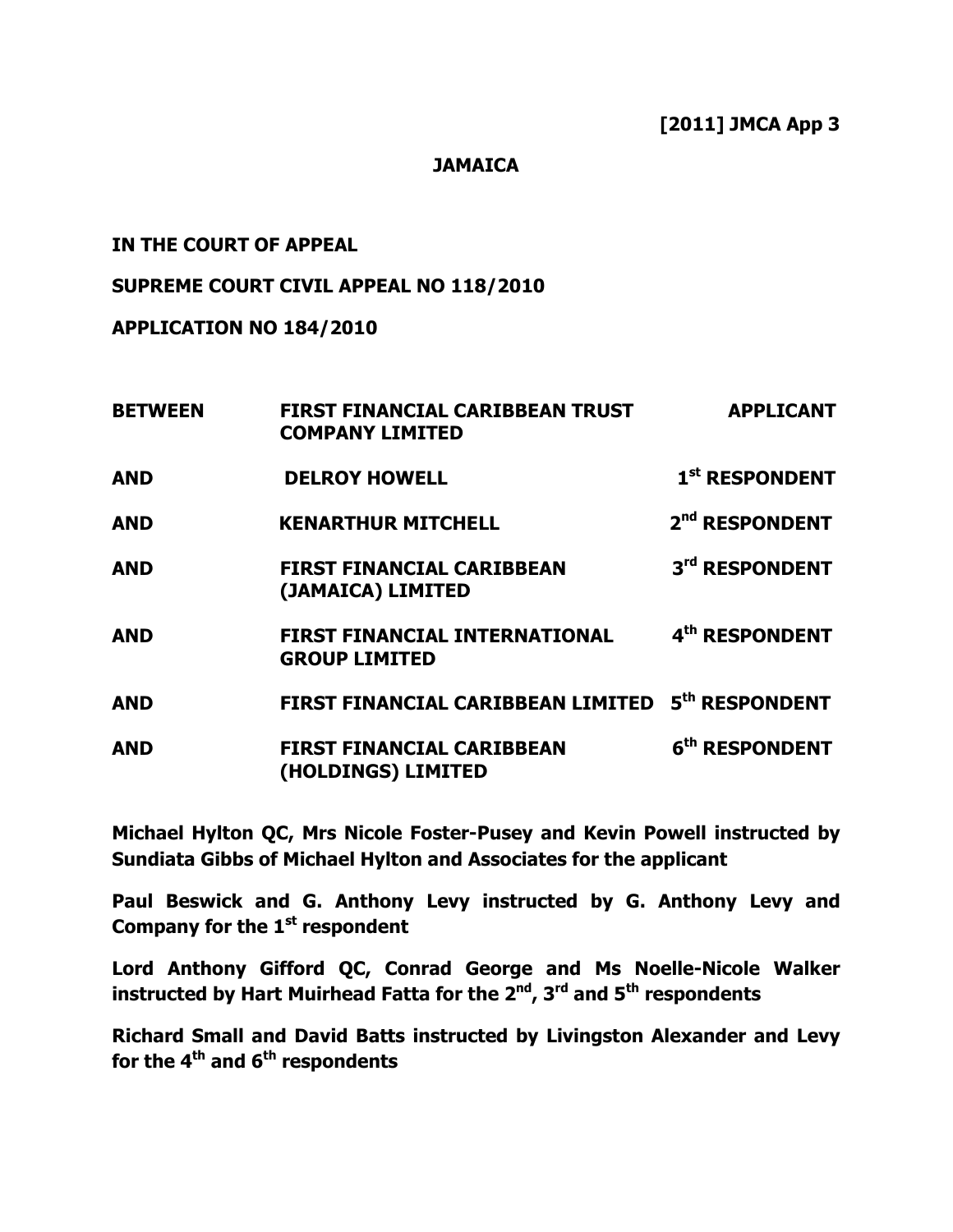# 26, 28 October; 2, 3, 12, 17, 24 November; 1, 8, 21 December 2010; and 7 January 2011

### IN CHAMBERS

### PHILLIPS JA

[1] On the above mentioned dates I heard this application which was in essence for an injunction to restrain the respondents from disposing, transferring, charging, diminishing or in way howsoever dealing with their assets wherever situate and from withdrawing or transferring any funds from any accounts wherever held on their behalf, save so far as they exceed the sum of US\$13,911,092.15, pending the hearing of appeal No 118/2010. On 7 January 2011, I granted the injunction against all the respondents restraining the disposal of their assets or withdrawal of sums in their accounts up to the amount of US\$3,400,000.00 or the sum that represents the balance of the proceeds of sale of the asset and purchase agreement undertaken by the  $3<sup>rd</sup>$  and 5<sup>th</sup> respondents. I promised to put my reasons in writing, and do so now. I apologise for the delay in providing the same.

This application relates to the appeal from the order of Brooks J given on 15 October 2010, which inter alia reads:

"1. The freezing order made herein on 19 August 2010 by Cole-Smith J and varied on 3 September 2010 by McDonald-Bishop J is hereby further varied to the extent that the value of the assets specified is hereby reduced to a total of US \$1,700,000.00 and is discharged in respect of the first, second, fourth and sixth defendants;"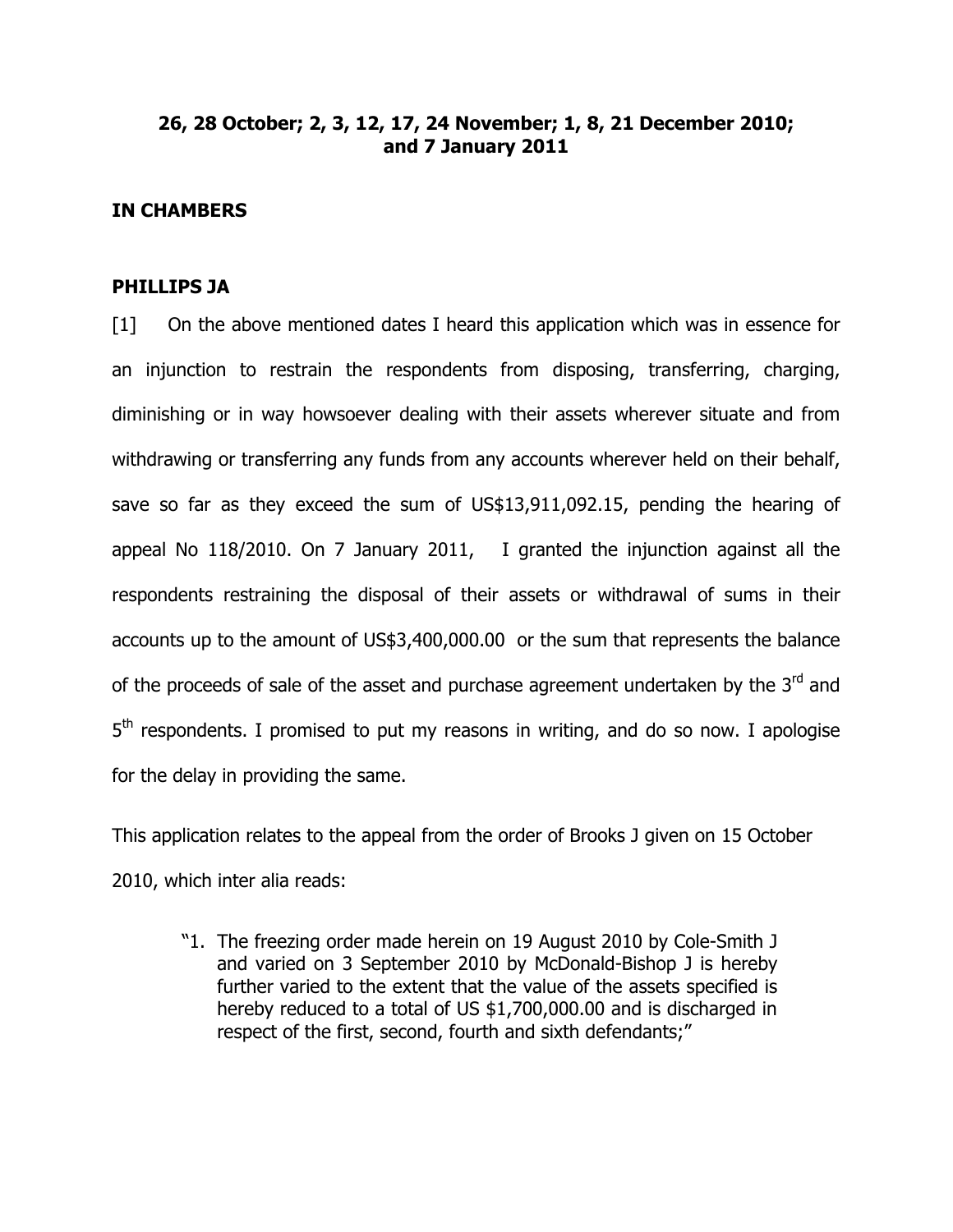### **Background**

[2] The genesis of this matter arose out of a position taken by the applicant, that trust assets were being treated with, contrary to the provisions of the trust deed and to the interests of the cardholders, and the applicant therefore took out an action in the Commonwealth of the Bahamas to protect those assets. On 20 August 2008, Mohamed J, on the basis of many issues having been agreed between the parties, and the learned judge having recognized them as such, made several orders. He ordered, inter alia, that the defendant in that suit, Leadenhall Bank & Trust Company Limited, the trustee of a number of trusts of which the applicant was the successor trustee of the trusts (as of 15 March 2002 when the defendant retired as trustee, pursuant to a deed of retirement, appointment and indemnity), transfer to the applicant cash deposits amounting to the approximate sum of US\$14,000,000.00, and some receivables and other funds held by Mastercard. The sums were to be treated by the applicant as a single trust fund for the benefit of the beneficiaries under the individual trusts, and the applicant in its capacity as successor trustee of the trusts was authorized to make a first distribution on a pro rata basis to all beneficiaries in the amount of \$9,800,000.00 representing 70% of the \$14,000,000.00 held by the applicant as trustee, pursuant to and in accordance with, the schedule of distribution exhibited in the proceedings. There was an order for the payment of certain funds to the applicant's attorneys Gibson Rigby and Co. The claim filed in the Supreme Court here by the applicant is against the  $1<sup>st</sup>$ respondent Delroy Howell, his group of companies and another director, and contains similar allegations that the said assets transferred to the applicant in the action taken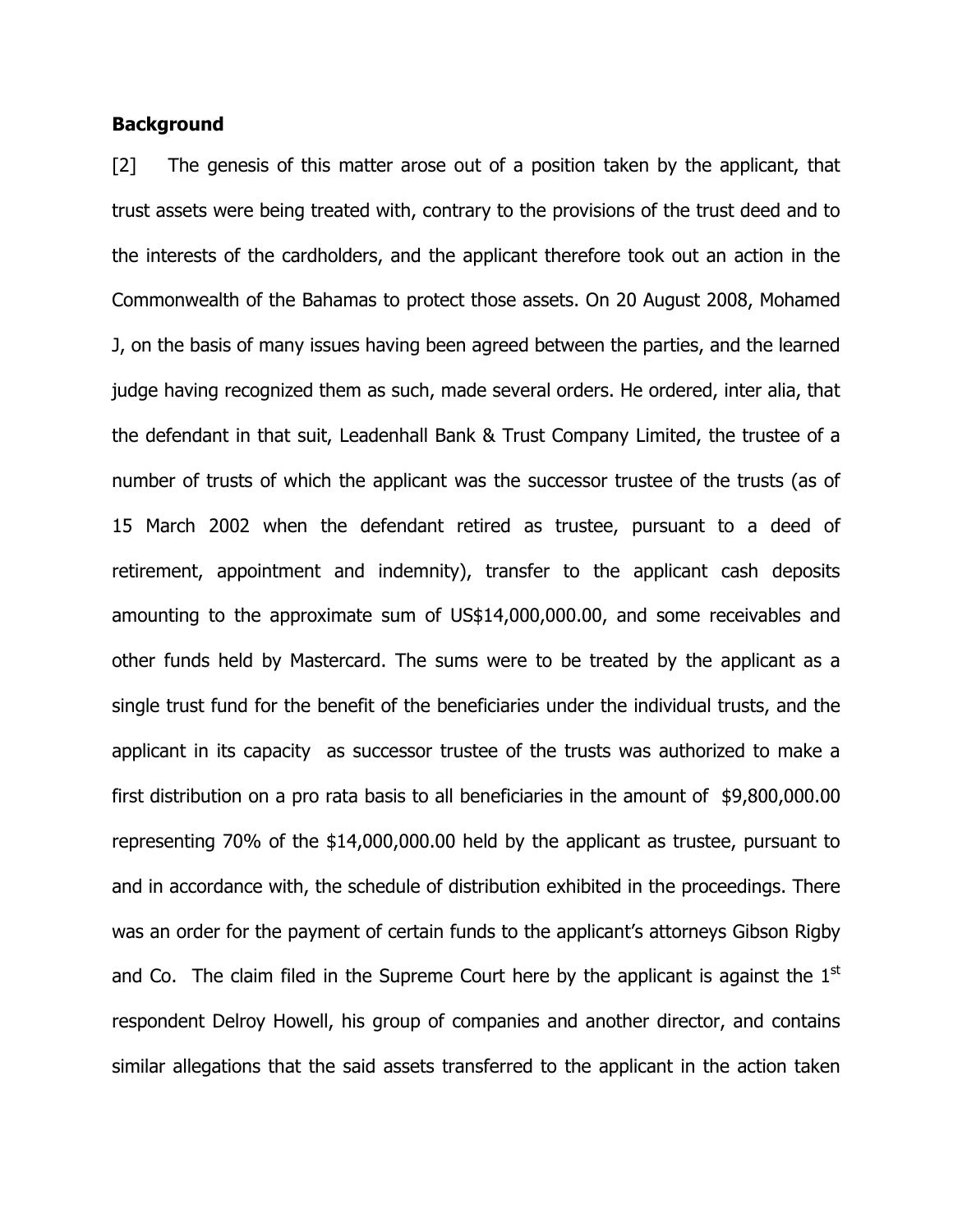out in the Bahamas, have been and are in the process of being misappropriated and/or dissipated by the respondents. The  $1<sup>st</sup>$  respondent was one of the main deponents on behalf of the applicant in the suit filed in the Bahamas.

### The proceedings below

[3] On 19 August 2010 the applicant, a trust company incorporated in the Turks and Caicos Islands, filed a claim to recover approximately US\$13,000,000.00 of the said trust funds which fell under its management. As indicated, the allegations were that the  $1<sup>st</sup>$  and  $2<sup>nd</sup>$  respondents, as directors of the applicant, had transferred trust funds to the  $1<sup>st</sup>$  respondent and the other corporate respondents all of whom were under the  $1<sup>st</sup>$ respondent's direction and control. An affidavit sworn to on the same date and filed by Judith Wilchcombe, director of the applicant, in support of an application for a mareva injunction to preserve the assets, indicated that to the best of her knowledge, the  $1<sup>st</sup>$ and  $2<sup>nd</sup>$  respondents were Jamaicans, the  $3<sup>rd</sup>$  respondent was incorporated in Jamaica with its registered offices at 6 Dumfries Road, the  $4<sup>th</sup>$ ,  $5<sup>th</sup>$  and  $6<sup>th</sup>$  respondents were all incorporated under the laws of the Cayman Islands, and that the  $3^{rd}$ ,  $4^{th}$ ,  $5^{th}$ , and  $6^{th}$ respondents were all owned and controlled by the  $1<sup>st</sup>$  respondent. Ms Wilchcombe further recounted in her affidavit the difficulty she had been experiencing in obtaining information in respect of the trust funds. She deposed that, by way of research and investigation, she had discovered that trust funds were being used to purchase a property not in the name of the applicant, but in the name of another company controlled by the  $1<sup>st</sup>$  respondent; a further property had been purchased in the name of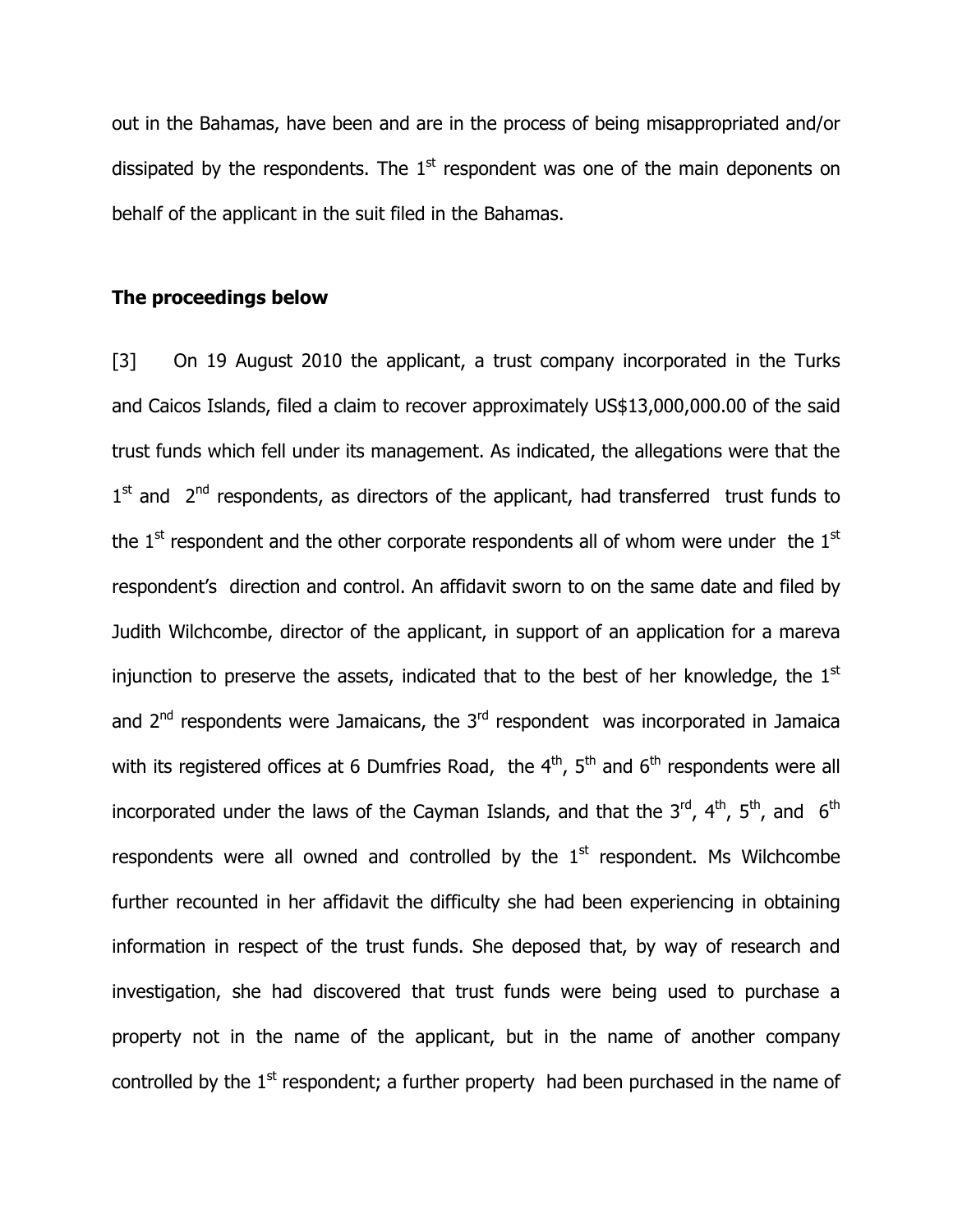the applicant, but was being used by the respondents without any rental arrangements or sums being paid to the applicant for the use thereof, and no efforts were being made by the  $1<sup>st</sup>$  respondent to pay the beneficiaries who were calling on her for explanations which she could not provide. The applicant's accountants were also unhappy with the mounting unacceptable situation when faced with the inexplicable silence of the  $1<sup>st</sup>$ respondent, and a response from the  $2<sup>nd</sup>$  respondent that he merely acted on the instructions of the  $1<sup>st</sup>$  respondent. The concerns had escalated so much so that the attorneys who had represented the applicant in the proceedings in the Bahamas, felt impelled to place their serious dissatisfaction with the modus operandi being adopted by the  $1<sup>st</sup>$  respondent in writing, and on 8 March 2010 they did so, and in the process disassociated themselves from that conduct. I have set out the letter in its entirety as it set the stage for the litigation which commenced in August later on in the year:

> "GIBSON, RIGBY & CO Counsel & Attorney-at-law Notaries Public

8<sup>th</sup> March, 2010

#### VIA E-MAIL

Delroy Howell Chief Executive Officer FIRST FINANCIAL CARIBBEAN TRUST CO. LTD Turks & Caicos Islands BWI

Dear Delroy:

#### Re: Leadenhall Bank & Trust and FFCTCL

This follows from our recent conversation in respect of the captioned matter.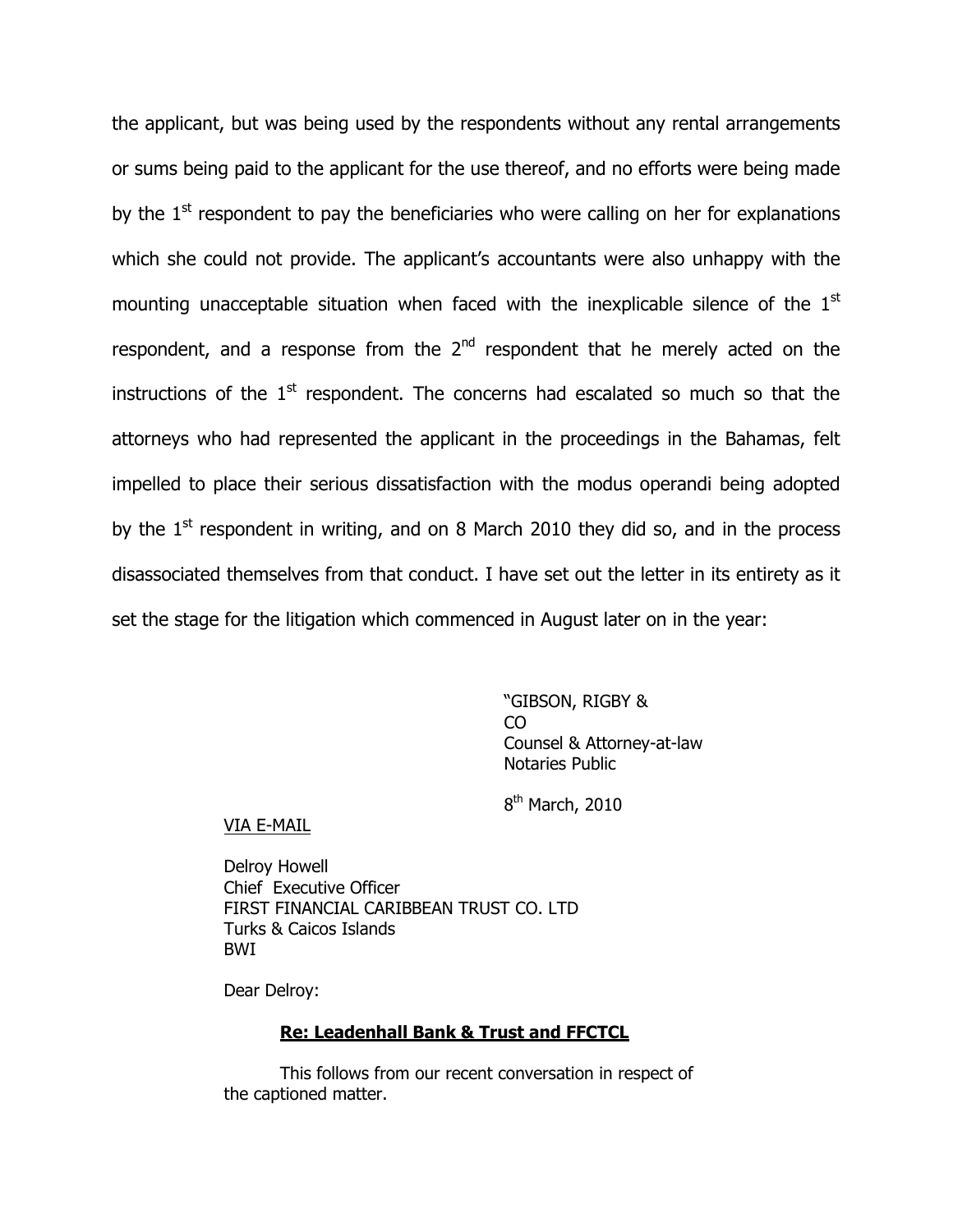As you are fully aware, on the  $20<sup>th</sup>$  August, 2008 the Court ordered FFCTCL, as the new Trustee, to make a distribution of 70% of the trust asses [sic] to cardholders. This meant that FFCTCL was to make available to cardholders the sum of \$9.8million of which it was holding a sum of approximately \$14 million. Since the grant of the Order a number of accounting related issues have arisen whereby the payouts could not commence in a timely fashion. As far as I am aware, these issues are now resolved due to the fact that on the  $30<sup>th</sup>$  November, 2009 I received the keys from the Liquidator to the storage unit where the information relating to cardholders were being kept. The keys were made available to FFTCL on the  $3<sup>rd</sup>$  December, 2009 and shortly thereafter Judith forwarded to me by e-mail a reconciliation of the pay-out schedule based on the records. In fact, I also obtained from the Liquidator a schedule that was also handed to Judith to assist in the finalization of the pay-out schedules. As far as I am aware, all of the necessary information was reviewed and a final schedule was created as of the  $10<sup>th</sup>$  February, 2010 and pay-outs were to commence shortly thereafter, even though we had indicated to cardholders that payouts would have commenced on the 30th December 2009.

Based on our recent conversation, it is now clear to me that you have no immediate intention of commencing the pay-outs, Cardholders have been rightly agitated and annoyed at the process and the delays that have ensued in returning the funds ordered by the Court. Whilst some of the delays have been necessary to ensure that the correct amounts were being paid out; I am not satisfied that this present delay is necessitated by any justifiable reason in respect of the due administration of the trust assets and their accounting.

It has also recently come to my attention based on our recent conversations that the trust assets have been predominantly invested in real estate holdings in The Bahamas, the Turks and Caicos and in Jamaica. This came as an utter surprise. In fact, the Condominium at Bay Roc in Nassau was purchased in the name of First Rock Ltd on the  $28<sup>th</sup>$  April 2008 and although my partner handled the purchase for you, we had no idea that the proceeds were met with trust assets. Certainly, if I knew that at the material time I would have advised you against that decision. Furthermore, I received a letter dated the  $23<sup>rd</sup>$  February, 2010 from Judith instructing me to record the ownership of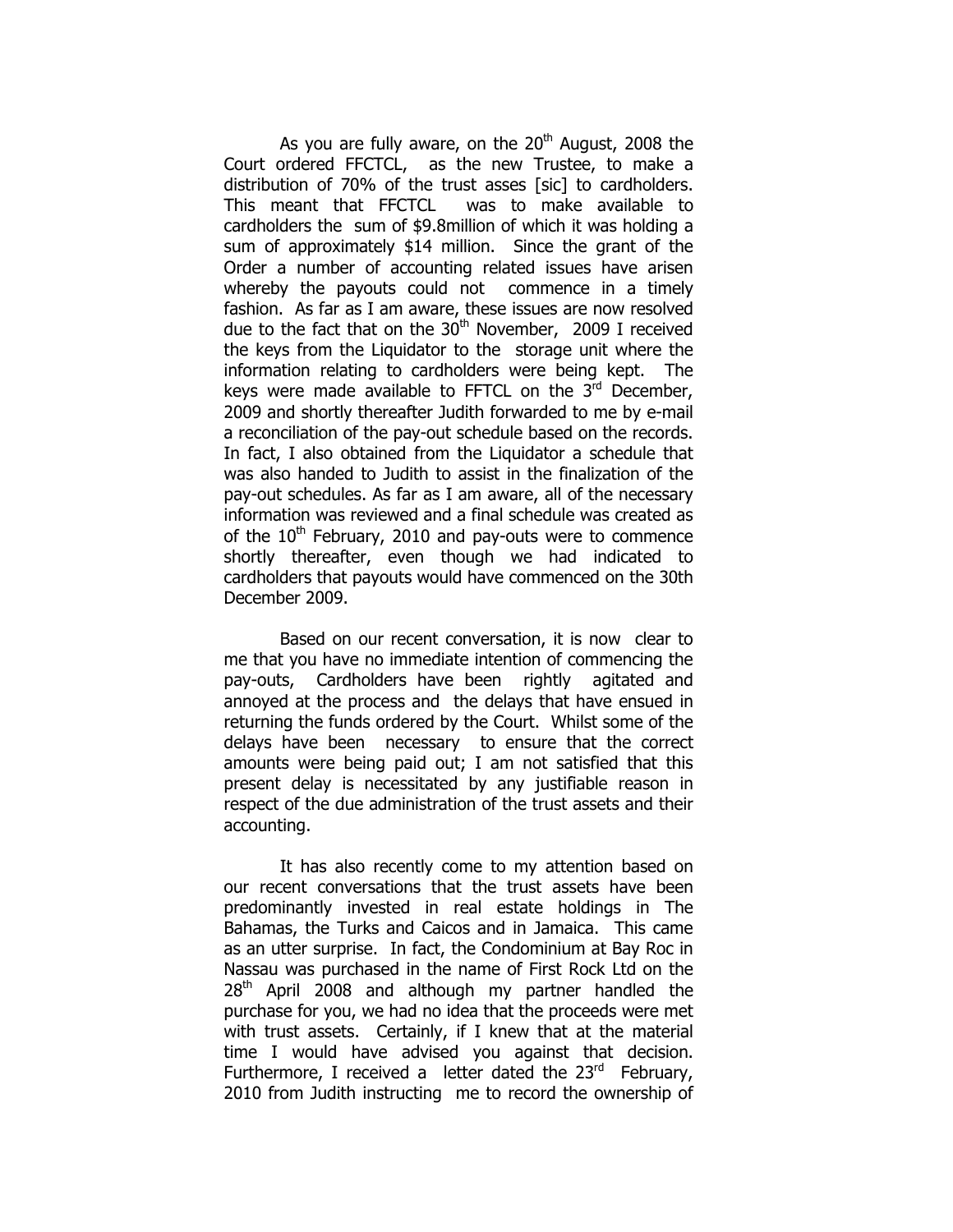the Unit in the name of FFCTCL as it was purchased with trust assets; this served as confirmation that the Unit was purchased with trust assets. I telephoned her to confirm how the stamp duty will be paid on the transfer. Once I am put in hand the [sic] necessary funds to settle the stamp duty then the transfer will occur. I certainly support Judith's position. It is clear that the assets ought to have been placed in the name of the trust or be easily identifiable as trust assets. I hope that steps are being taken in TCI and Jamaica to sell the real estate holdings so that cash can be forwarded to Judith to ensure payment to the cardholders.

Additionally, by e-mail on the  $12<sup>th</sup>$  February, 2010 I forwarded to your attention (and others) a letter dated the  $10<sup>th</sup>$  February, 2010 concerning the intention of Bay Roc Condominium Management Company Limited to file a Notice of Charge against the Unit for outstanding maintenance fees due and owing. The amount due as of the  $1<sup>st</sup>$  April, 2010 is \$20,829.12. We render payment in the amount of \$16,687.77. A balance of \$4141.35 is owing, and upon payment the account will be made current.

What is so shocking by the contents of the aforesaid letter is that you had been formally advised in the past of the maintenance payments on the Unit and simply ignored the request for the payment of the fees. This action placed the trust asset in jeopardy. In fact, you did not even respond to the e-mail that I forwarded to you. This is not the actions of the prudent trustee. I hope that the other trust assets are not in similar jeopardy. This can lead to actions against you for breach of your fiduciary duty as the principal Director of FFCTCL.

It was this event that brought to my attention that you have no intent on liquidating the trust assets and that you intend to continue to delay in effecting the pay-outs to cardholders. You had indicated that the Unit at Bay Roc was actively on the market. I have discovered that it is not.

When you and I spoke early this year you indicated that you would take steps to ensure that Judith had available to her an initial payment of \$5 million so that she can commence the pay-outs. I have been periodically checking with Judith to determine if she received the funds. As of the date of this letter she has not been forwarded the funds and therefore she is unable to carry out her work.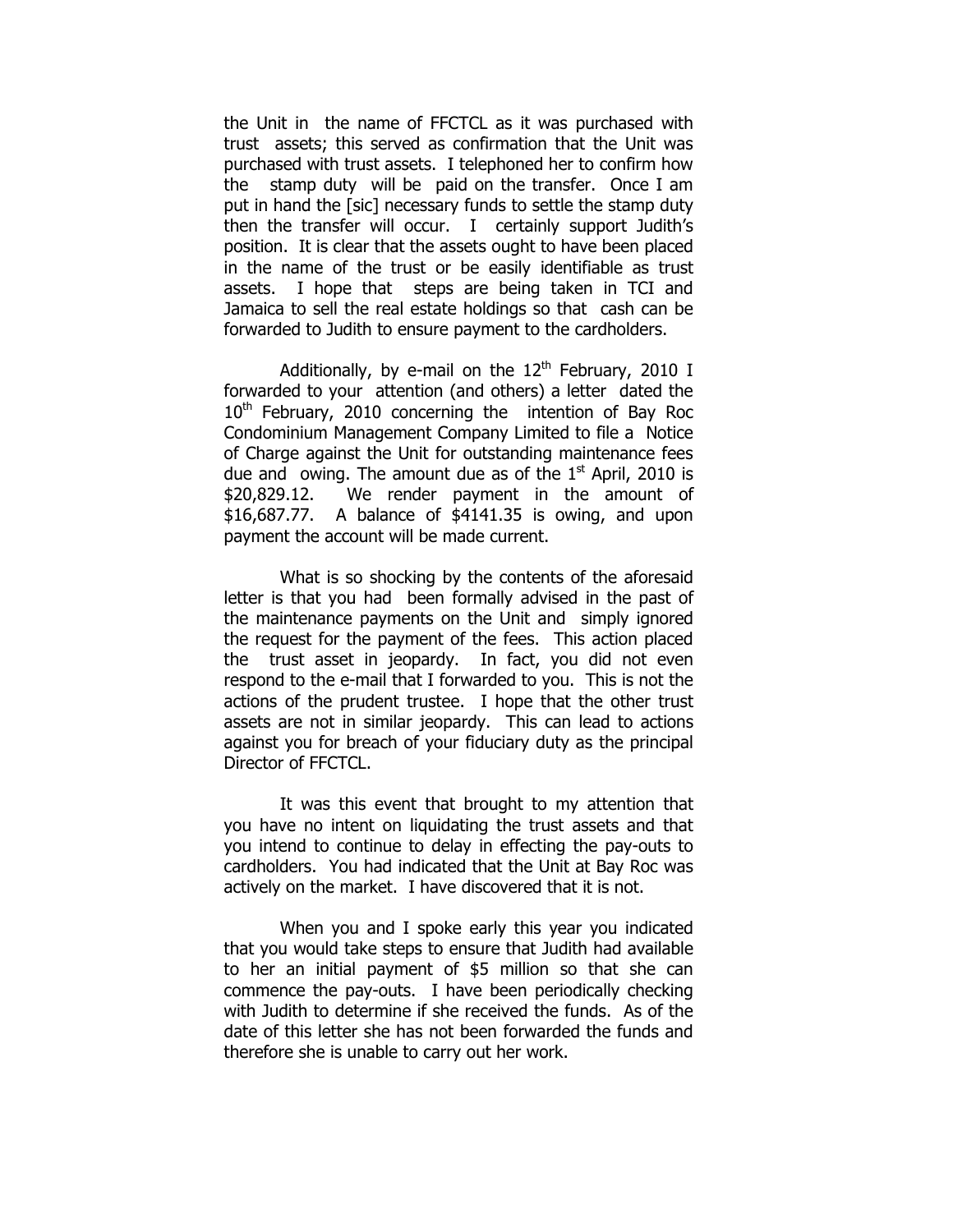The Court Order is clear. The sum of \$9.8 million is to be paid out. The sum of \$14 million that you had was and remains trust assets and you were not to treat them as your personal resources to spend as you see fit. As a fiduciary, you had a right to invest them so as to safeguard them from depletion. However, any such investment was to be structured in such a way that the assets could be easily liquidated and payment rendered to cardholders, when ordered by the Court.

What strikes me is that you knew all along that we were working to arrive at a resolution of this matter. When the Order was granted you were immediately advised by email and therefore steps should have been immediately taken to ensure that sufficient funds were made available to effect the payouts to cardholders. Certainly, since August 2008 you had sufficient time to convert any asset into cash.

I trust that the Board of Directors of FFCTCL understands that all of the Directors are complicit in your actions and if there are losses and acts which are of the character of breaches of trust the cardholders will have a right to sue the Directors for any shortfall. I have explained this to Judith so that she is fully aware of the legal position. I have not made contact with Dr. Marzouca but I have copied him onto this letter so that he has the full knowledge of what is transpiring and hopefully can assist in bringing a resolution to this matter.

Please note that I will not be a party to a direct and flagrant breach of the Court's order and this letter serves as a formal notice of my intention to advise opposing Counsel of these matters. You will note that I have elected to copy Brian Moree on this letter to ensure that he understands that I am not a party to your actions.

I am also deeply concerned about the fact that neither Judith nor I can reach you to have a sensible discussion about the pay-outs. My inquiries are met with your usual grand standing and delay tactics. It is nearly two years since the Order was granted and we are no way close to effecting compliance with the Order. I have addressed all of the legal issues, save the issue of the collection of the funds from MasterCard. I will continue to seek the conclusion of that issue.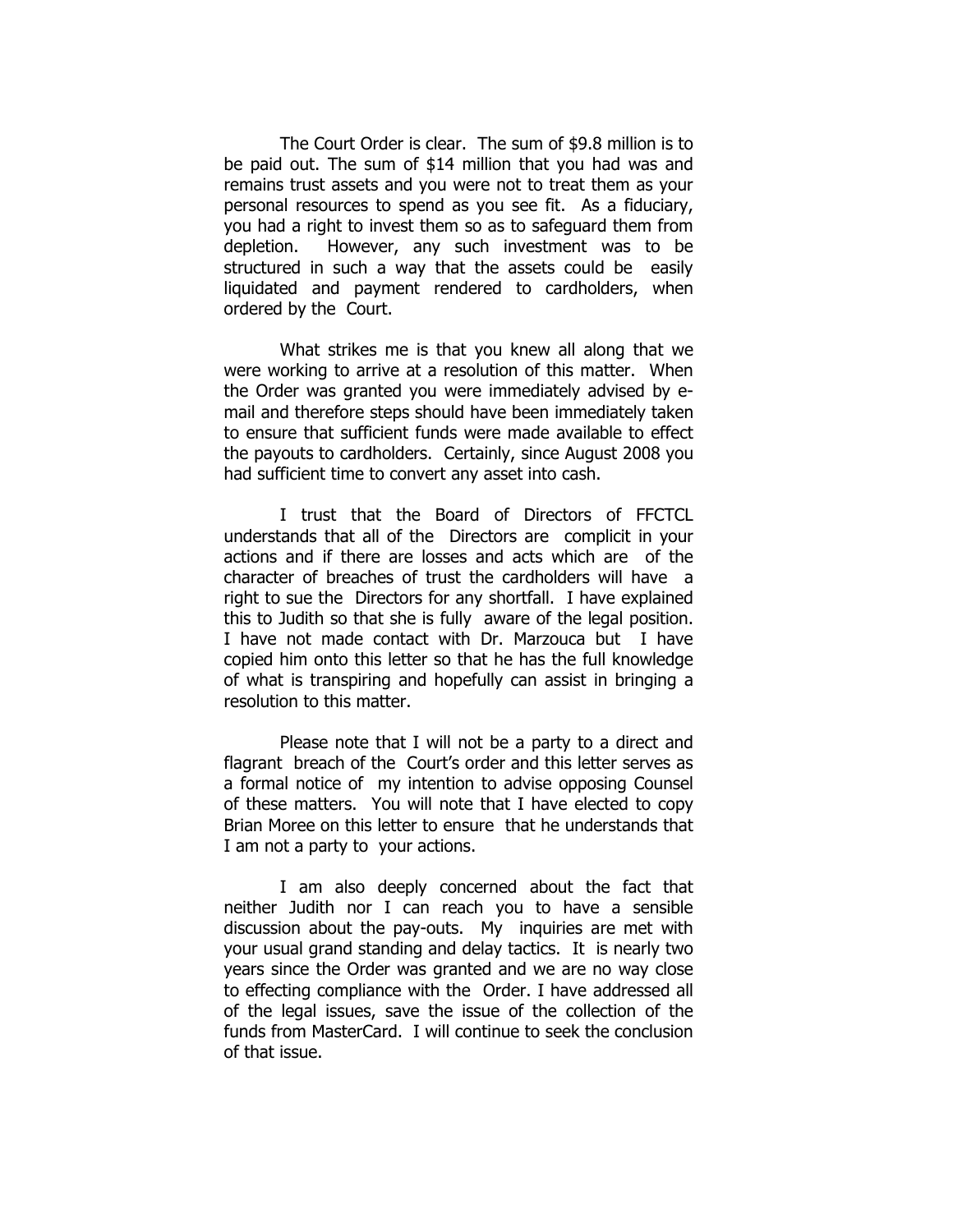Please note that Judith and I have been addressing cardholders complaints and their primary concern is when will they receive their funds. Just this morning I had to deal with a cardholder who lives in South Africa. He wants to know why he has not yet receive the funds as ordered by the Court. I could not offer him any direct answer but to refer him to Judith. In the future, I intend to pass your contact to the cardholders so that they can reach you directly. Judith need not be left all along trying to resolve a matter that you have created and obviously care nothing about.

I trust that upon your receipt of this letter you will take very seriously the need to commence the payouts and will take immediate steps to forward to Judith the necessary to do the same. I have advised Judith that an Affidavit of compliance will have to be filed at the end of the process and therefore she is to keep excellent records in this regard.

I regret having to put my views in writing to you and in the fashion and language outlined herein. But you have left me with no other option. I trust that you will now address your mind to this matter and will move expeditiously to ensure that the trust assets are made available to Judith and to the cardholders.

I look forward to the speedy resolution of this matter and your earliest confirmation that Judith with all of the necessary funds to commence the payouts by the  $31<sup>st</sup>$ March, 2010, the latest.

> Yours sincerely GIBSON, RIGBY & Co.

#### Reynard S Rigby

c.c. Judith Wilchcombe, Vice President Dr Joseph Marzouca, Director Brian Moree QC J. Kevin Higgins, Managing Director, TCI Financial Services Commission"

[4] Subsequent to this, Ms Wilchcombe (with the assistance of Dr Joseph Marzouca,

director/shareholder of the applicant, who was himself having grave misgivings of the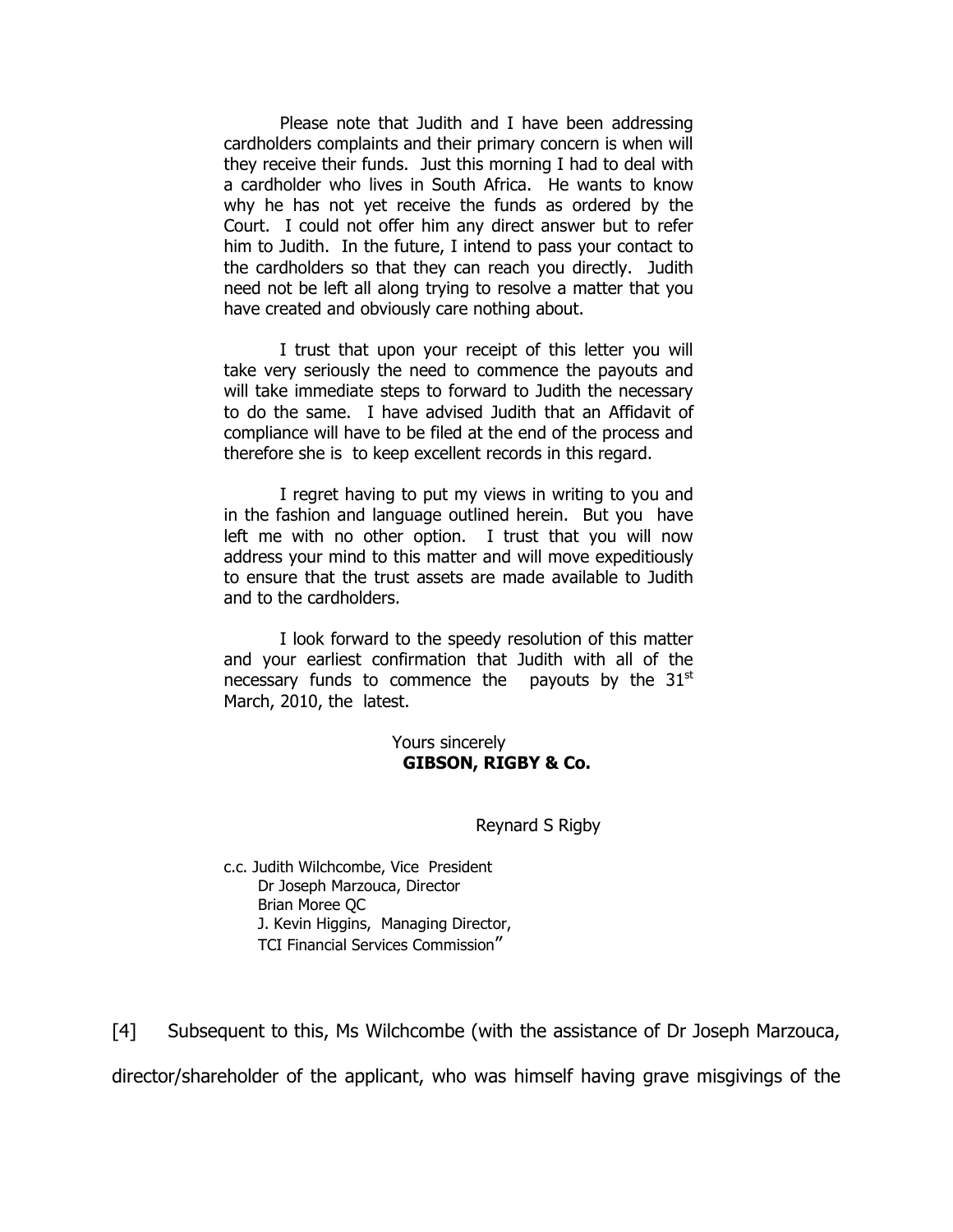management of the applicant and the funds under its control), who on her evidence was endeavouring to obtain the resignation of the  $1<sup>st</sup>$  respondent from the applicant, arranged for directors' meetings and an extraordinary meeting to be held which resulted in the removal of the  $1<sup>st</sup>$  and  $2<sup>nd</sup>$  respondents as directors, an increased share capital of the applicant, and Ms Wilchcombe becoming the largest shareholder in the applicant when she had not been either a shareholder or a director prior to these meetings. Needless to say the  $1<sup>st</sup>$  respondent challenged these meetings vigorously, and referred to the applicant company being wrenched from him unlawfully, and to Ms Wilchcombe having no authority whatsoever to bring the proceedings commenced below in August 2010. An application for rectification of the register of members has been filed in the Magistrate's Court in the Turks and Caicos which will determine the efficacy of those actions, and was ongoing while the application for injunction was before me, and counsel indicated that a ruling was expected in November 2010, but none had been communicated to me before my decision was given herein.

[5] The application by the applicant in the court below for the mareva injunction was heard ex parte on 19 October 2010 and Cole-Smith J granted the same as prayed. She also ordered that there be full disclosure by the respondents of all assets and of all their accounts. One of the concerning events at the time was the pending sale of the shares of the  $4<sup>th</sup>$  respondent to JN Money Services Limited, a Jamaican company, and National Building Society of Cayman, a building society existing under the laws of the Cayman Islands. Initially this transaction was stalled by the mareva injunction and so the parties varied the injunction by consent before McDonald-Bishop J on 3 September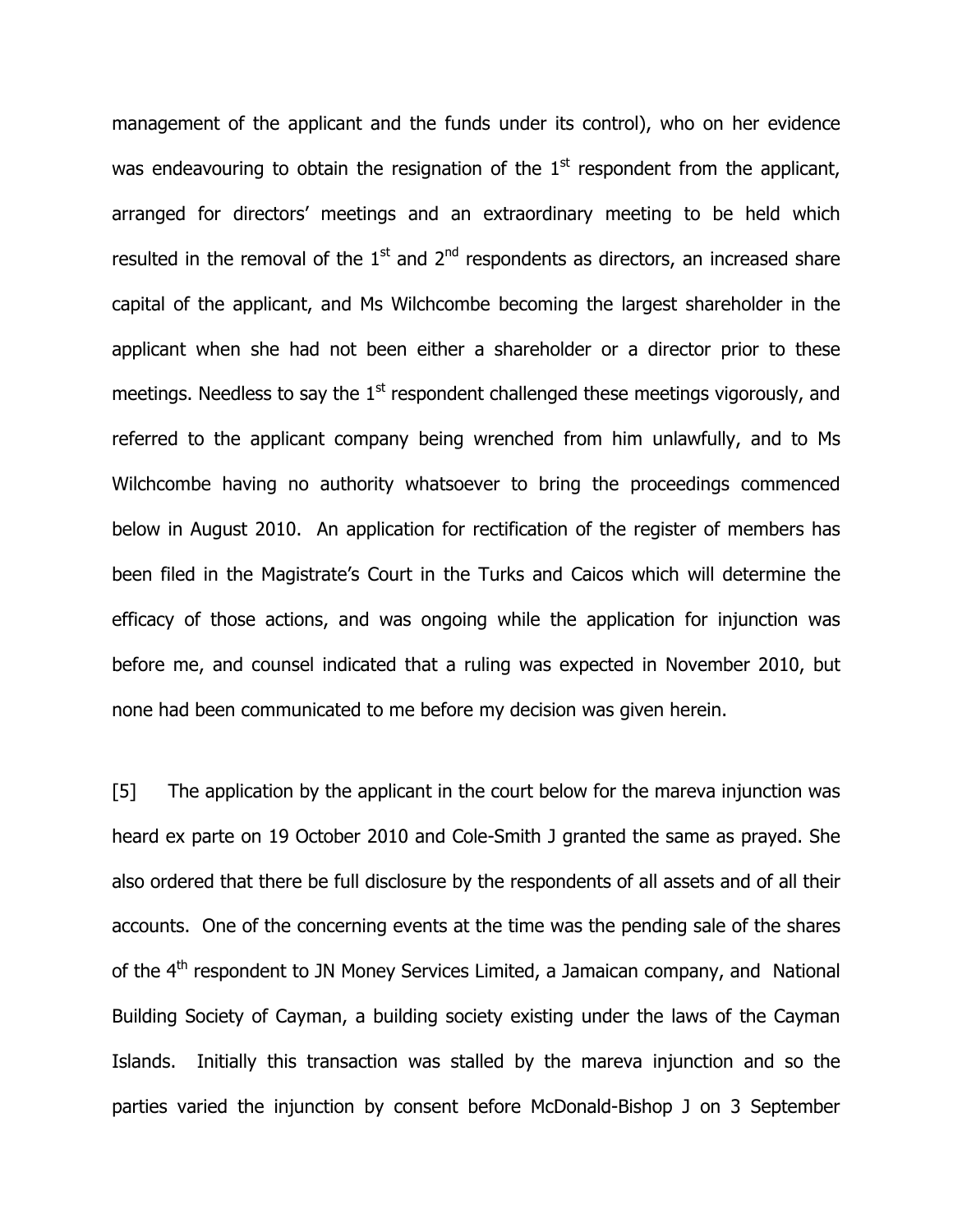2010, to allow for the completion of the transaction, which changed in its context in that the vendor became the  $3<sup>rd</sup>$  and  $5<sup>th</sup>$  respondents and the sale was now in respect of their assets. The purchase price however remained the same as did the purchaser but the sums already paid as a deposit under the transaction, namely US\$3,700,000.00, were considered duly paid under the transaction, and not the subject of the mareva injunction which remained a bone of contention between the applicant and the respondents when the matter came before me. The injunction was extended on various dates, until finally on 15 October 2010 when Brooks J restricted the same to the sum of US\$1,700,000.00 which was admitted in the accounts of the  $3<sup>rd</sup>$  respondent, and only against the  $3<sup>rd</sup>$  and  $5<sup>th</sup>$  respondents. However, earlier on 1 October 2010 there were also before him applications filed on behalf of the respondents to strike out the claim as an abuse of the process of the court, on the basis that the claim was filed without any lawful authorization, and that the attorneys should also be held liable; that there was material non disclosure; and that any undertaking given as to damages in the circumstances of this case would be invalid and ineffectual, and therefore prejudicial to the respondents. The respondents claimed that the funds in relation to the sale of their assets were urgently required to complete the purchase of the Wyndham Hotel, and if payment could not be made with those funds, the potential losses would be severe.

[6] Brooks J in a very detailed and comprehensive judgment delivered on 1 October 2010 ruled as follows: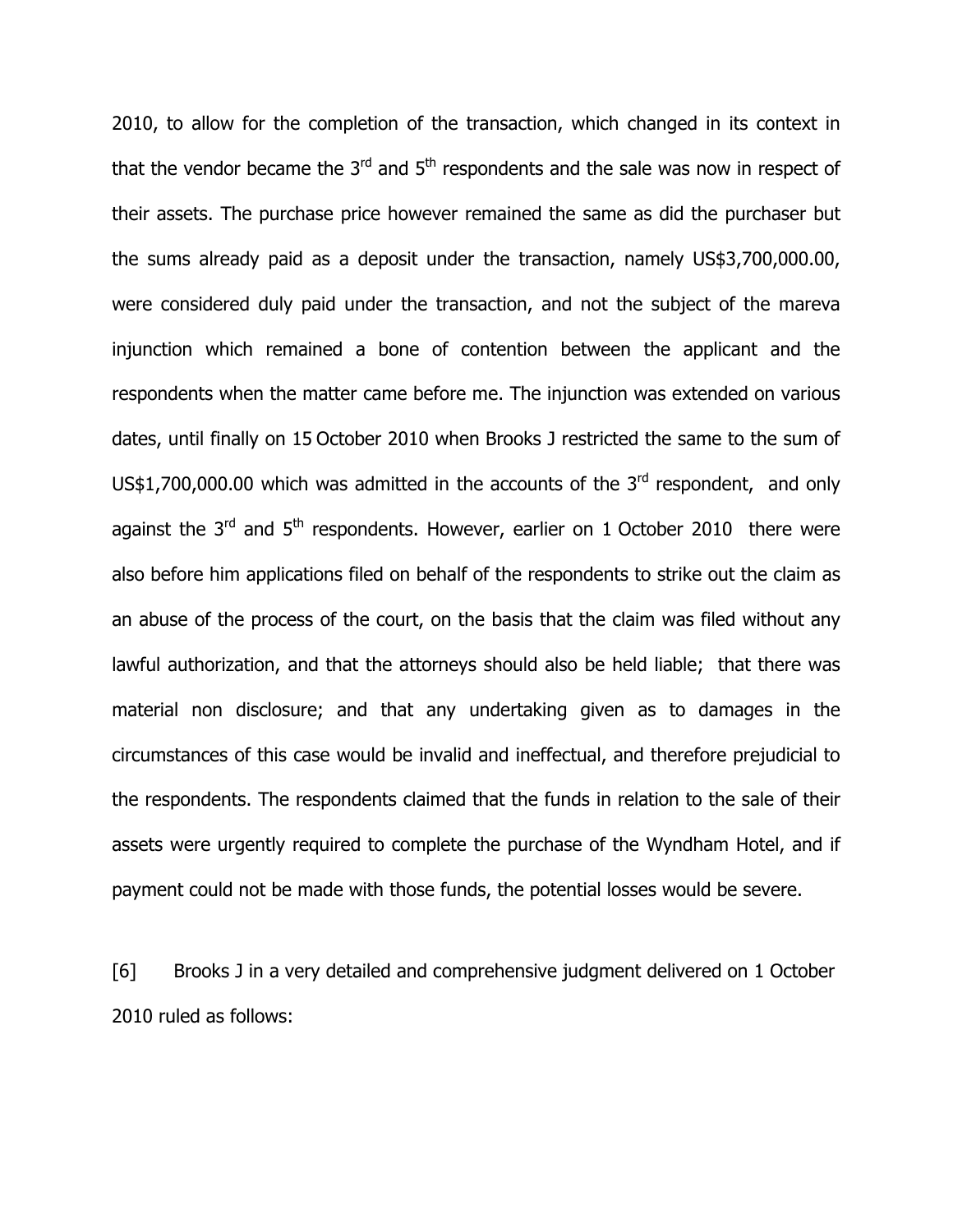- (i) With regard to the manner in which the applicant had allegedly been wrested from the  $1<sup>st</sup>$  respondent, and the competing claims of the respective parties as to who had the majority shares and remained directors in charge of the company he said " I am of the view that it is unnecessary for me to undertake an investigation of those issues. I find that, the claimant being a company which is incorporated in the Turks and Caicos Islands, the issue ought to be resolved in that jurisdiction. By extension of that reasoning, the issue of the retention of the attorneys–at–law who acted for the claimant should abide the decision of that court".
- (ii) He decided that there was no material non disclosure, and to the extent that there was any non disclosure, there had been a sufficient explanation for the same. He also found no fault with the fact that the application had been made without notice, as that is the jurisdiction of the mareva application.
- (iii) In his view, in the circumstances of this case, the applicant should be excused from giving an undertaking as to damages and also from posting security for costs.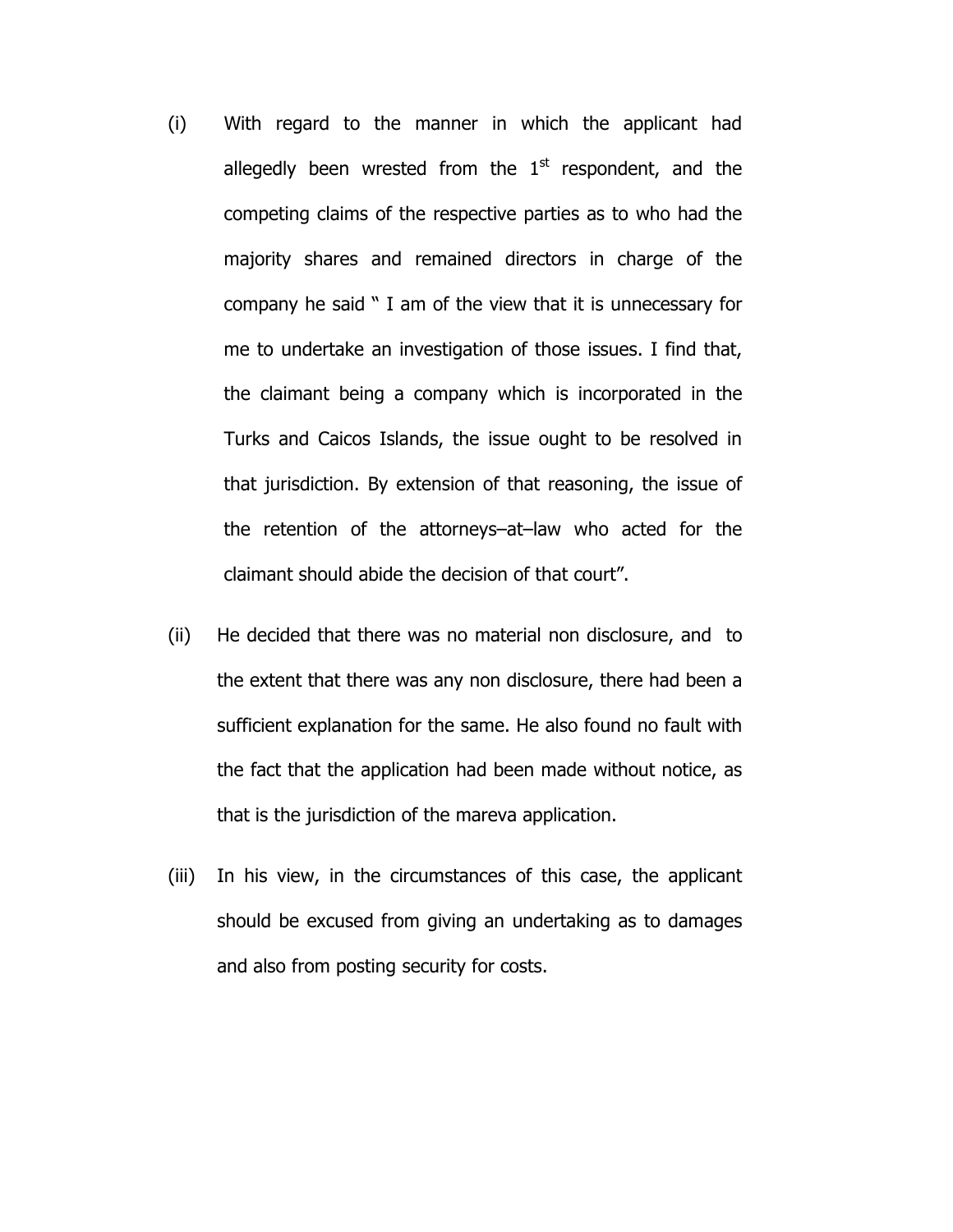He therefore refused to strike out the claim, extended the injunction until the  $5<sup>th</sup>$ October for further arguments relating to whether it should remain in place until trial, ordered the respondents to give full disclosure of all funds taken by them from the applicant's accounts, and ordered that sums representing sales of properties owned by the applicant be placed and held in interest bearing accounts in the applicant's name in Jamaica, and in the Cayman Islands. No undertaking for damages was therefore either ordered or given.

[7] On 15 October 2010, Brooks J delivered his further judgment, and as indicated, the injunction granted by him was limited and restricted and forms the basis of appeal no. 118/2010. He found that there was "prima facie evidence that many millions of the trust money, which is in the currency of the United States of America, were transferred from the claimant's accounts to Mr Howell, to some corporations for which Mr Howell is a director and a substantial shareholder, to other corporate entities and to certain individuals". He found that there had been some accounting for some of the trust monies and there was evidence of the existence of assets of value held by the respondents which appeared to be in excess of the value of the claim, but made specific mention of the monies admitted by the  $3<sup>rd</sup>$  respondent to be due to the applicant. He accepted that the other respondents could be restrained on the basis that the  $1<sup>st</sup>$ respondent was the controlling mind of all the companies, pursuant to the principles enunciated in TSB Private Bank International SA v Chabra and Anor [1992] 2 All ER 245. He however found, it seems, on the basis of the substantial investment of the 1<sup>st</sup> respondent in the Wyndham hotel that there was little likelihood that he would walk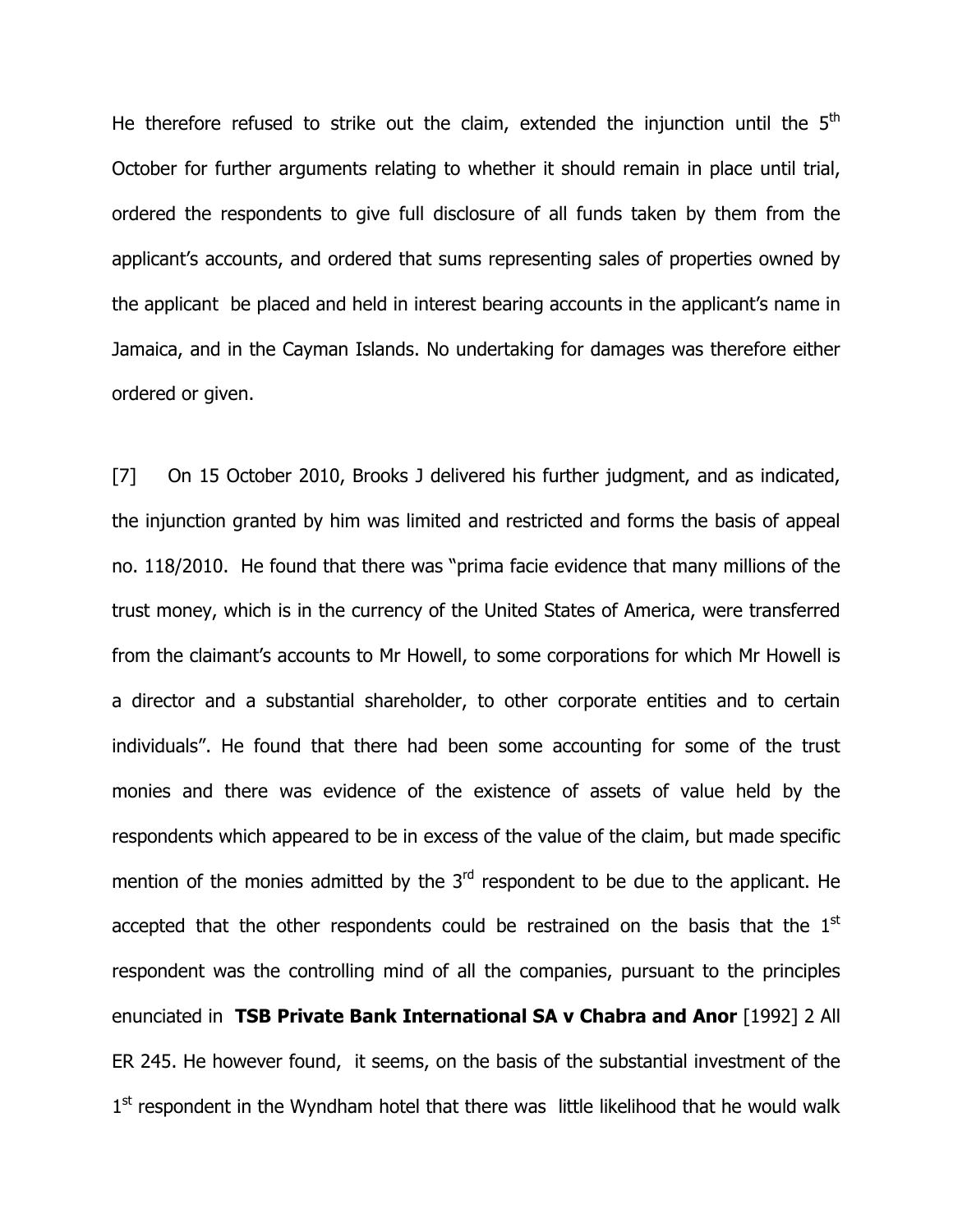away, and also that there was no evidence that any of the other respondents was likely to dispose of their assets. Since he said that very little evidence had been produced of the likelihood of the assets of the respondents being dissipated, and, the purchase of the hotel not appearing to be an attempt to make the respondents judgment proof, he made the order that he did.

### The appeal

[8] The applicant filed notice of appeal on 19 October 2010 requesting that the restraint be replaced on all respondents and to the extent of the US\$13,000,000.00. The grounds of appeal, in the main, were that the learned trial judge erred in law in treating the applicable test as one of whether there was a "likelihood" of dissipation when the true test was whether there is a "risk" of dissipation; there also is no need for there to be evidence of intention, and the judge failed to recognize (i) that the evidence of dissipation before him was not limited to the sale of the assets of the  $3<sup>rd</sup>$  and  $5<sup>th</sup>$ respondents and (ii) that monies in excess of the trust had not been identified; in fact he had failed to examine all the circumstances of the case before him.

### The applicant's submissions

[9] Counsel for the applicant submitted that the single judge had the power to grant the injunction pending appeal (rule 2.11(1)(c) of the Court of Appeal Rules 2002). Additionally the applicant had a good arguable appeal and he relied on the dictum of Harrison JA in Olint Corp Limited v National Commercial Bank Jamaica Limited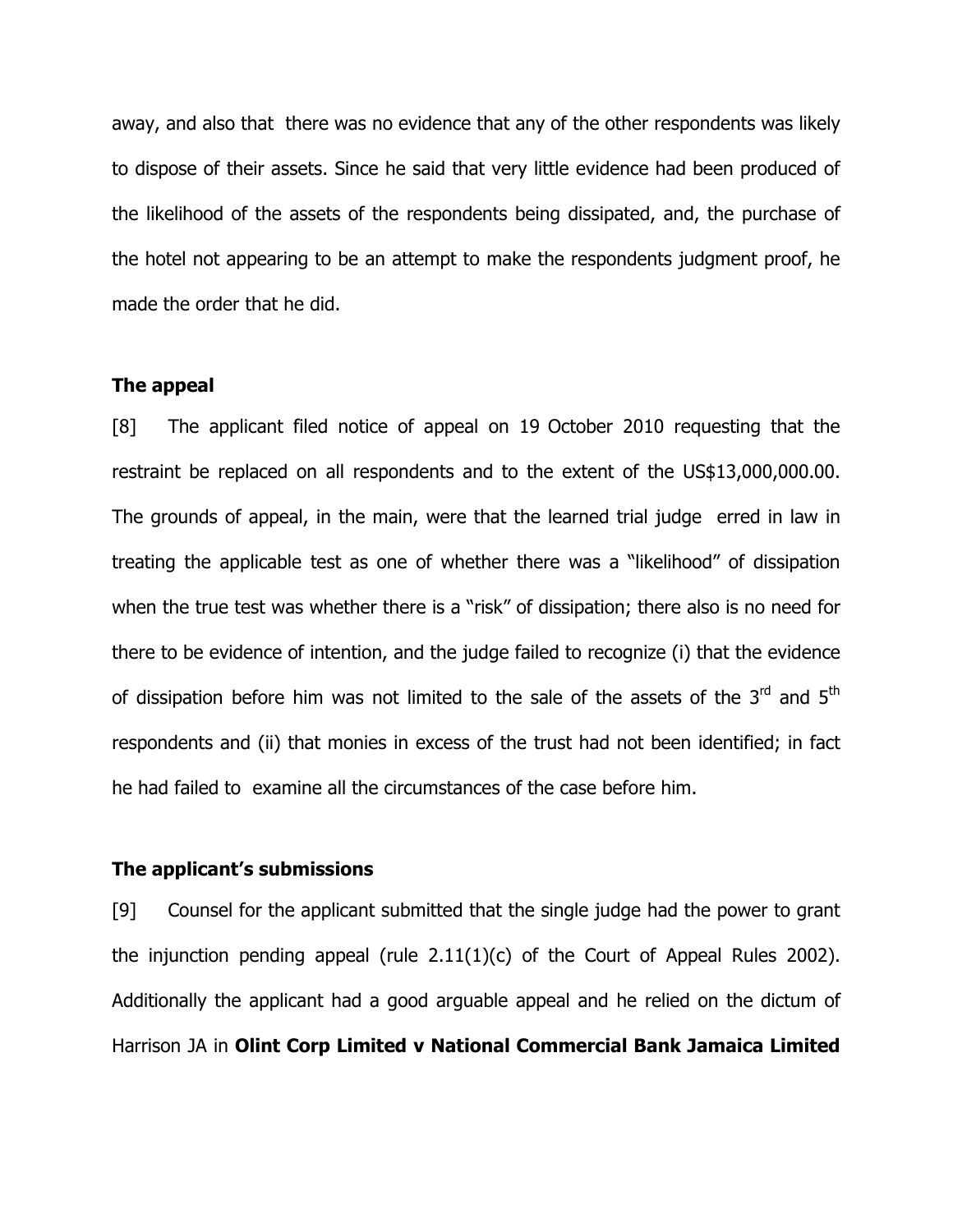(SCCA No 40/2008, Application No 58/2008 delivered 30 April 2008) wherein he stated when granting the injunction pending appeal, that:

> "In deciding whether or not an injunction should be granted, the question is not whether the applicant has a good arguable case but rather, does it have a good arguable appeal?"

Counsel referred to and relied on the judgment of Megarry J in **Erinford Properties** Limited v Cheshire CC [1974] 2 All ER 448 and also that of Stuart-Smith LJ in Ketchum International plc v Group Public Relations [1997] 1 WLR 4 with regard to the exercise of the discretion in the Court of Appeal to grant an injunction pending appeal. Counsel also referred to the principles applicable to the grant of a mareva injunction and in particular submitted that a "good arguable case" is where the standard of evidence "is more than barely capable of serious argument, but not necessarily having a 50% chance of success", and by analogy submitted that " 'a good arguable appeal' is one which is barely capable of serious argument but not necessarily having a 50% chance of success". Counsel submitted that the learned trial judge had found that the applicant had a good arguable case on the substantive claim, but had erred when he stated that the applicant had not proven that there was " the likelihood of the assets of the respondents being dissipated" as he used the wrong approach, and should have addressed the issue in keeping with established authorities as to whether there was a "real risk" of dissipation, and therefore whether any judgment obtained would remain unsatisfied if injunctive relief was refused. In the matter before me the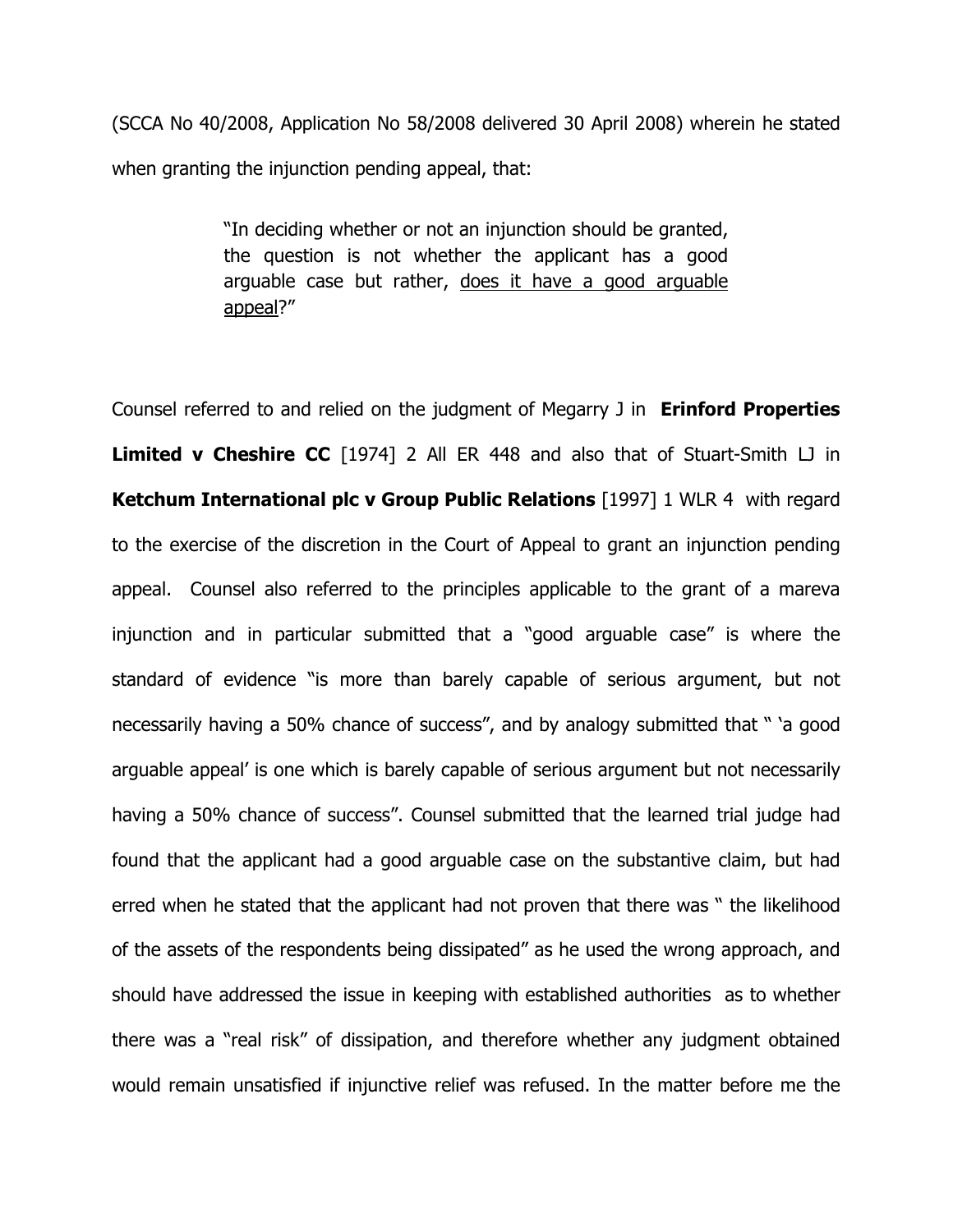issue would be whether the appeal in the circumstances would be rendered nugatory. Counsel relied on Jamaica Citizens Bank Limited v Dalton Yap [1994] 31 JLR 43 from this court and Peter Krygger and Others v F1 Investments Inc. and Others 2009 HCV 3034 delivered 22 January 2010 and First Global Bank Limited v Rohan Rose and Others 2009 HCV 6797 delivered 8 April 2010, both unreported decisions of the court below. Counsel said that in the instant case, as in the Yap case, the respondents' "probity was in issue" which underscores the basis for the exercise of the discretion in granting an injunction in favour of the applicant.

[10] It was the applicant's position that the respondents had failed to comply with the order of Brooks J on 1 October 2010 to give full disclosure concerning the use of money taken by them or on their instructions from the applicant's accounts. Further, there was unchallenged evidence before Brooks J, all of which supported the real risk of dissipation of assets, not only of those of the  $3<sup>rd</sup>$  and  $5<sup>th</sup>$  respondents but generally, so as to be out of the reach of the applicant to satisfy any judgment if obtained. They were itemized in paragraph 9 of the affidavit of Sundiata Gibbs sworn to on 19 October 2010, in support of the application before me. I will refer to some of them:

" ...

c. While they were directors of the applicant, the  $1<sup>st</sup>$  and  $2<sup>nd</sup>$ Respondents transferred more than US\$1.6 million of trust funds to the  $1<sup>st</sup>$  respondent, more than US\$ 10.7 million of trust funds to the 3<sup>rd</sup> respondent and other monies to or for the benefit of the Respondents.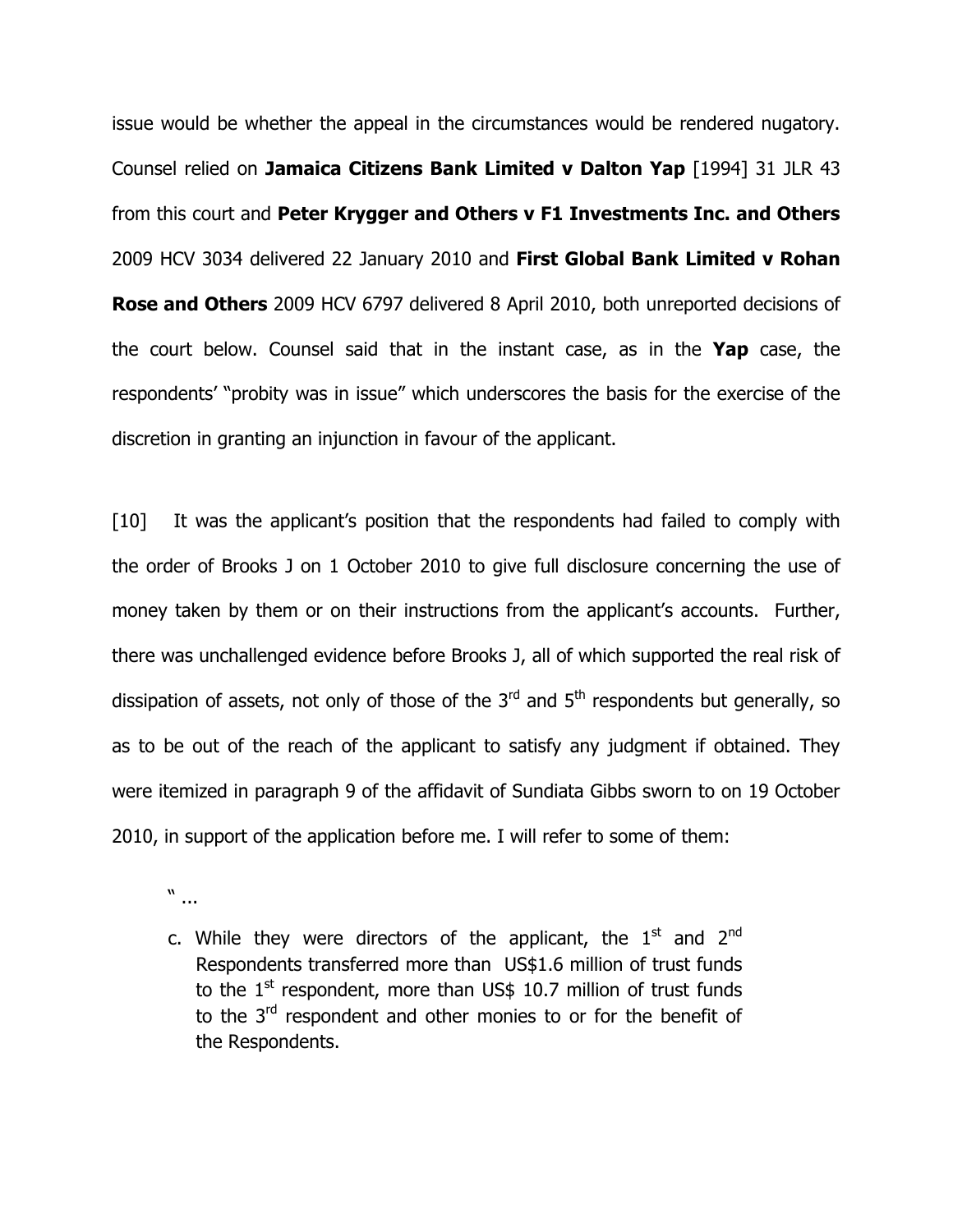d. The Respondents did not respond to demands by the Applicant, its auditors and the Financial Services Commission of the Turks and Caicos Islands that they repay or account for these funds."

[11] Counsel referred to volume 1 of the record of appeal, with particular reference to the applicant's financial report at Jamaica Money Market Brokers, showing monies being sent over an extended period (2003-2007) from the account to the  $1<sup>st</sup>$  and  $3<sup>rd</sup>$ respondents and to other entities and to bank accounts held by the  $1<sup>st</sup>$  respondent; to letters from the applicant to the  $3<sup>rd</sup>$  respondent requesting confirmation from the  $3<sup>rd</sup>$ respondent in respect of information supplied by the applicant's auditors, that as at May 2009 the 3<sup>rd</sup> respondent owed the applicant in excess of US\$10,000,000.00; and to e-mail from the 2<sup>nd</sup> respondent indicating that he was not sure what funds wired to the 1<sup>st</sup> respondent and others were used for, as he "only wired these funds based on instructions", or " just follow [sic] instructions as per letters signed by myself and Delroy" (see volume 1 pages 115, 120, 149, 150).

[12] Counsel referred to the letter from the attorneys set out in paragraph 10 herein and a later letter of 30 June 2010 from the applicant's chartered accountants to the 3rd respondent, addressed to its President, the 2<sup>nd</sup> respondent, indicating that they required copies of the bank statements and other records verifying the trust assets of the applicant and their whereabouts, for the financial years ending 31 May 2007, 2008, 2009 and 2010.The accountants however expressed their concerns thus:

> "The management of FFCT has advised us that you have ceased cooperating in providing any financial information to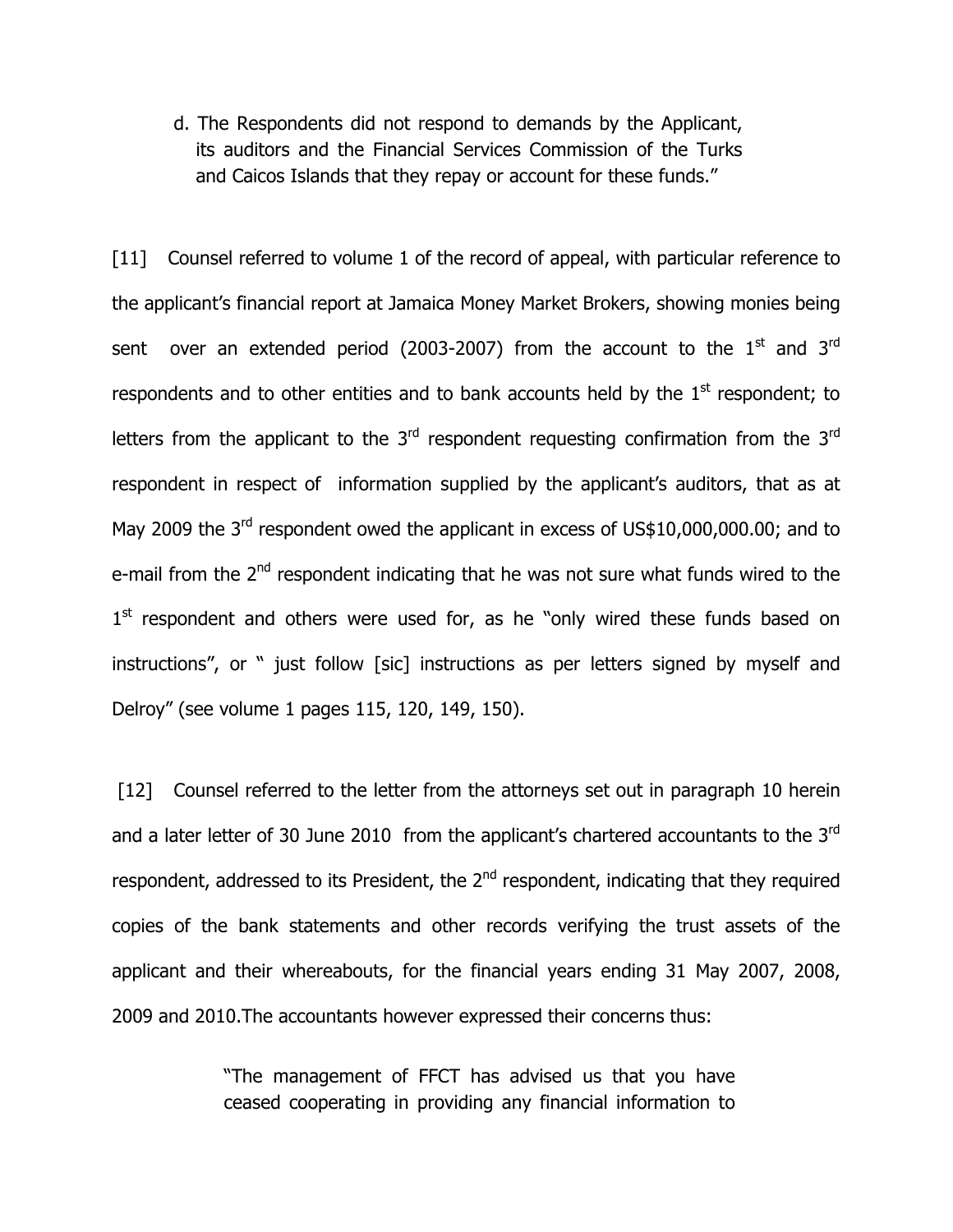the company regarding the Trust Assets under your management. This is a serious issue for you as the manager of the Trust Assets and hope [sic] that you would cooperate by providing the information required to complete the aforementioned audits and disclose the current whereabouts of the Trust Assets."

Counsel stated that there were a series of letters requesting information from the respondents from February to June and thereafter, which went unanswered and then information was received with regard to the selling of the  $4<sup>th</sup>$  respondent's shares and the applicant commenced the action in the court below, in an effort to restrain that transaction.

[13] In paragraph 9 of Sundiata Gibbs' affidavit he also referred to the following "unchallenged evidence":

" ...

- e. AFTER the freezing order was made and served on the Respondents, the  $3<sup>rd</sup>$  and  $5<sup>th</sup>$  Respondents entered into an agreement to sell their businesses and assets for US\$11 million. This agreement replaced an agreement that had been entered into by the  $4<sup>th</sup>$  Defendant in July 2010 to sell its shares in the  $3<sup>rd</sup>$ and 5<sup>th</sup> Respondents.
- f. The assets sold by the  $3<sup>rd</sup>$  and  $5<sup>th</sup>$  Respondents included a commercial building in New Kingston which they admit was purchased with trust funds and which is owned by the Applicant.
- g. The proceeds from the sale of the businesses of the 3<sup>rd</sup> and 5<sup>th</sup> Respondents are the only substantial assets of the respondents identified in the jurisdiction.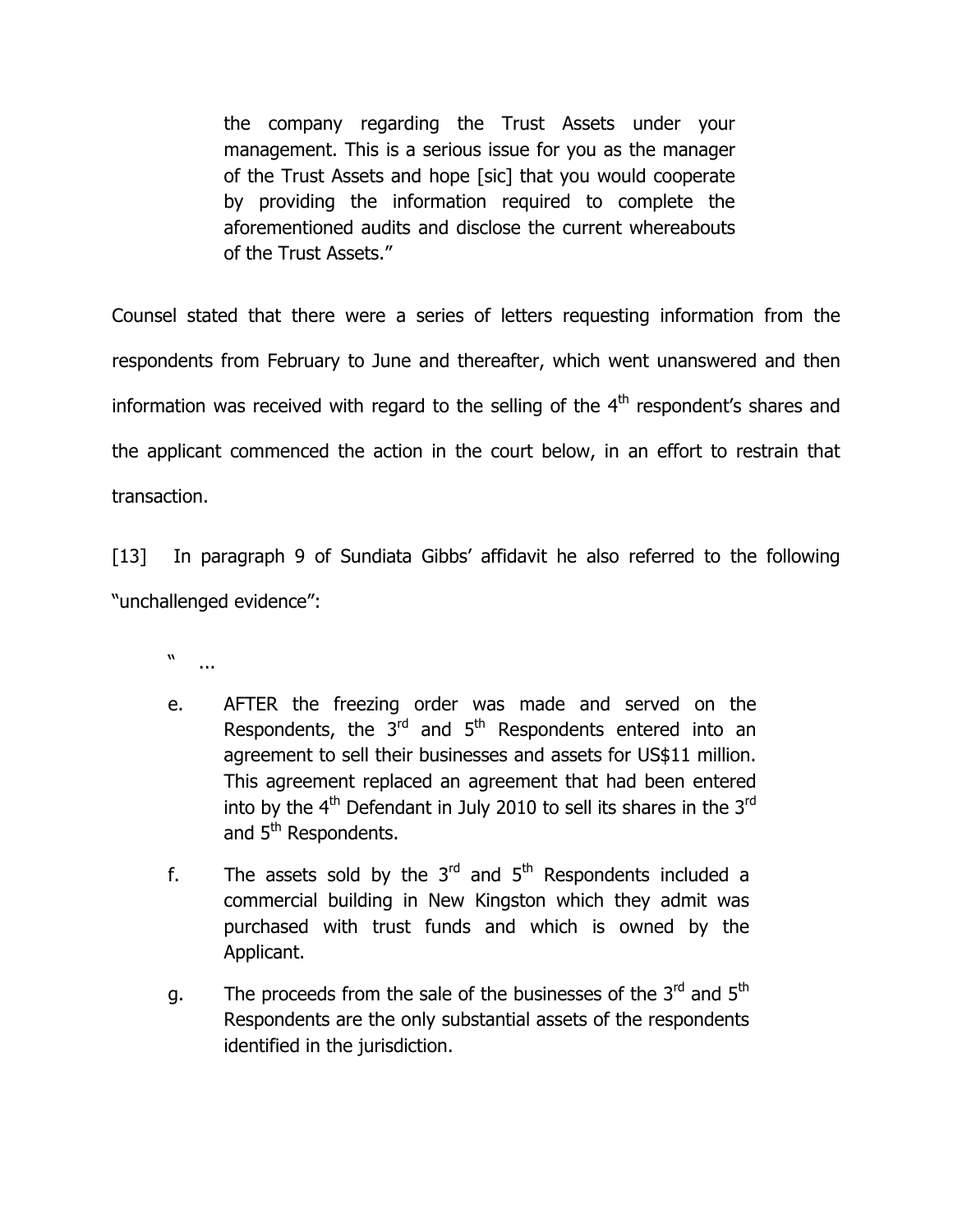- h. The  $3<sup>rd</sup>$  and  $5<sup>th</sup>$  Respondents intend to transfer some or all of the proceeds of sale to Ocean Chimo Limited, a company that is not a party to these proceedings and in which they have no interest.
- i. On or after July 30, 2010, the  $3<sup>rd</sup>$  and  $5<sup>th</sup>$  Respondents received US\$ 3.7 million from the sale, but have not disclosed where those funds are being held or what has been done with them.
- j. The balance of the proceeds of sale may be paid to the  $3<sup>rd</sup>$  and 5<sup>th</sup> Respondents at any time, if they have not been paid already.
- k. The  $3<sup>rd</sup>$  and  $5<sup>th</sup>$  Respondents intend to pass resolutions to immediately authorize the return of capital to their shareholders."

[14] Counsel referred to the agreement for sale which was exhibited to the Sundiata Gibbs affidavit, and which acknowledged receipt of the deposit of US\$3,700,000.00 paid under the earlier agreement, and, which stated that the said deposit had been delivered to the  $3<sup>rd</sup>$  and  $5<sup>th</sup>$  respondents. The agreement showed, inter alia, the purchasers' obligation to complete the sale being subject to the Dumfries Road property (which was owned by the applicant) being included as one of the three properties in the schedule of assets, being transferred to the  $3<sup>rd</sup>$  respondent "for no consideration, on the basis that the price paid for the FFC(J)L  $[3^{rd}$  respondent's] Assets shall be deemed to include the value of the Jamaican property". Counsel also submitted that there was no dispute that the  $1<sup>st</sup>$  respondent owned 60% and the applicant owned 20% of the shares in Ocean Bay Limited, which itself owned 100% of the shareholding in Ocean Chimo Limited. There was however no evidence before the court of the financial status of Ocean Bay Limited, particularly with regard to the extent of its liabilities. The debts in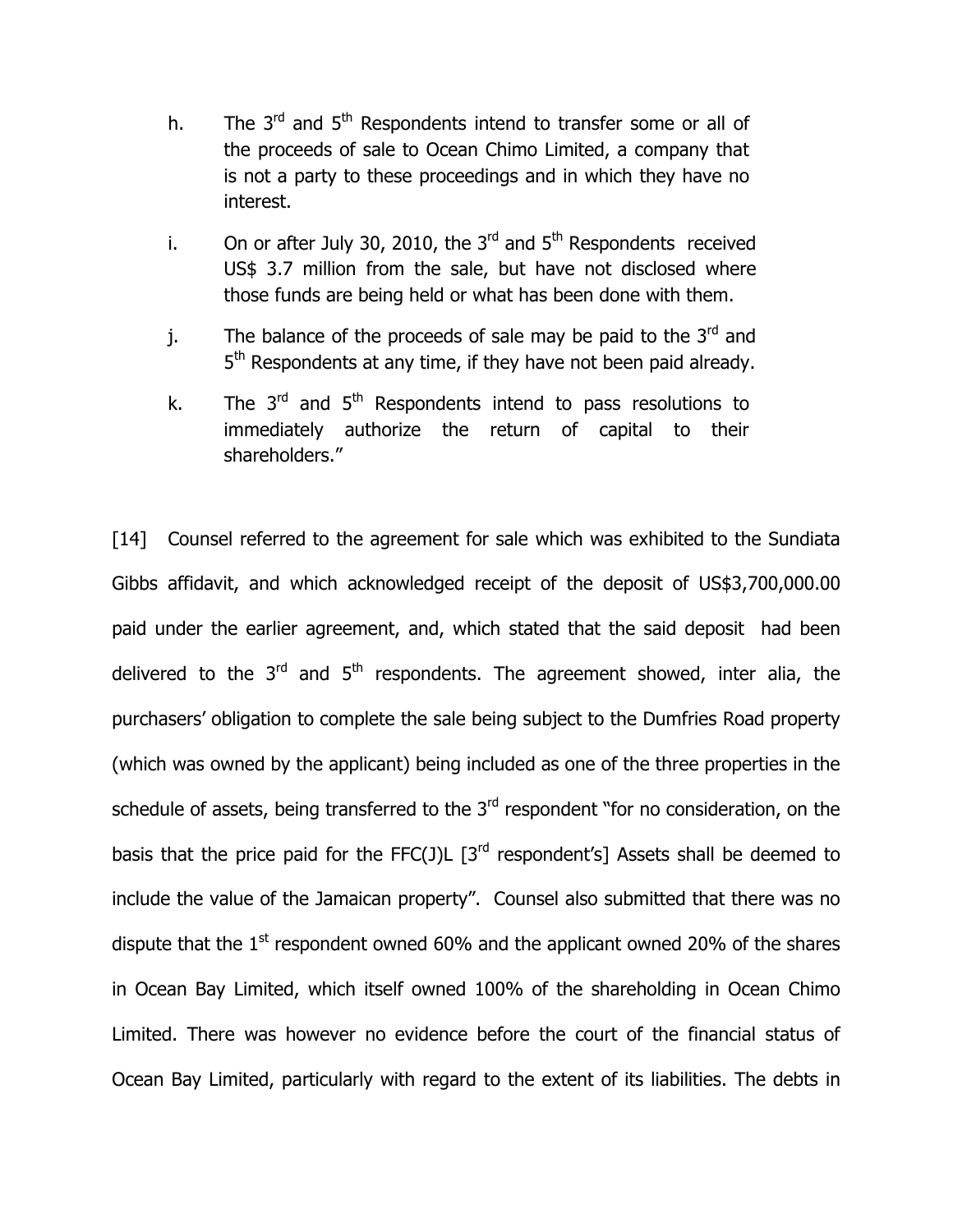respect of the purchase of the hotel were debts of Ocean Chimo Limited not the 3<sup>rd</sup> and 5<sup>th</sup> respondents. The intended disposal of the proceeds of sale was a dissipation of assets, which required an urgent restraint. Counsel drew my attention to correspondence which passed between the attorneys at the time that the freezing order was in place (September 2010), whereby the  $1<sup>st</sup>$ ,  $3<sup>rd</sup>$  and  $5<sup>th</sup>$  respondents were requesting the participation of the applicant in the release of these said proceeds, being "in the course of business" to facilitate funds being sent to RBTT Bank Jamaica Limited to satisfy financial obligations of Ocean Chimo Limited in relation to the hotel. When this was denied by the applicant's attorneys on the basis that the  $1<sup>st</sup>$  respondent had no entitlement to the funds, the response was that the  $3<sup>rd</sup>$  and  $5<sup>th</sup>$  respondents would pass resolutions authorizing immediate distribution of capital to the shareholders, including the  $1<sup>st</sup>$  respondent, putting at his disposal more than US\$612,000.00. This, counsel submitted, showed a clear intention to dissipate the assets. Finally, counsel submitted, that with regard to these funds, in any event there was an amount already unaccounted for in respect of the purchase price, as there was a difference between the deposit paid, and the amount allegedly comprising the outstanding balance. So, aside from the lack of disclosure in relation to the disposal of the deposit received, there had already been dissipation of the proceeds of the sale, representing the only substantial known assets of the respondents in this jurisdiction.

[15] Counsel challenged the alleged accounting and value given by the respondents in respect of the assets purchased by them in the name of the applicant, and also the approach of ascribing the value of the asset as the true value without giving any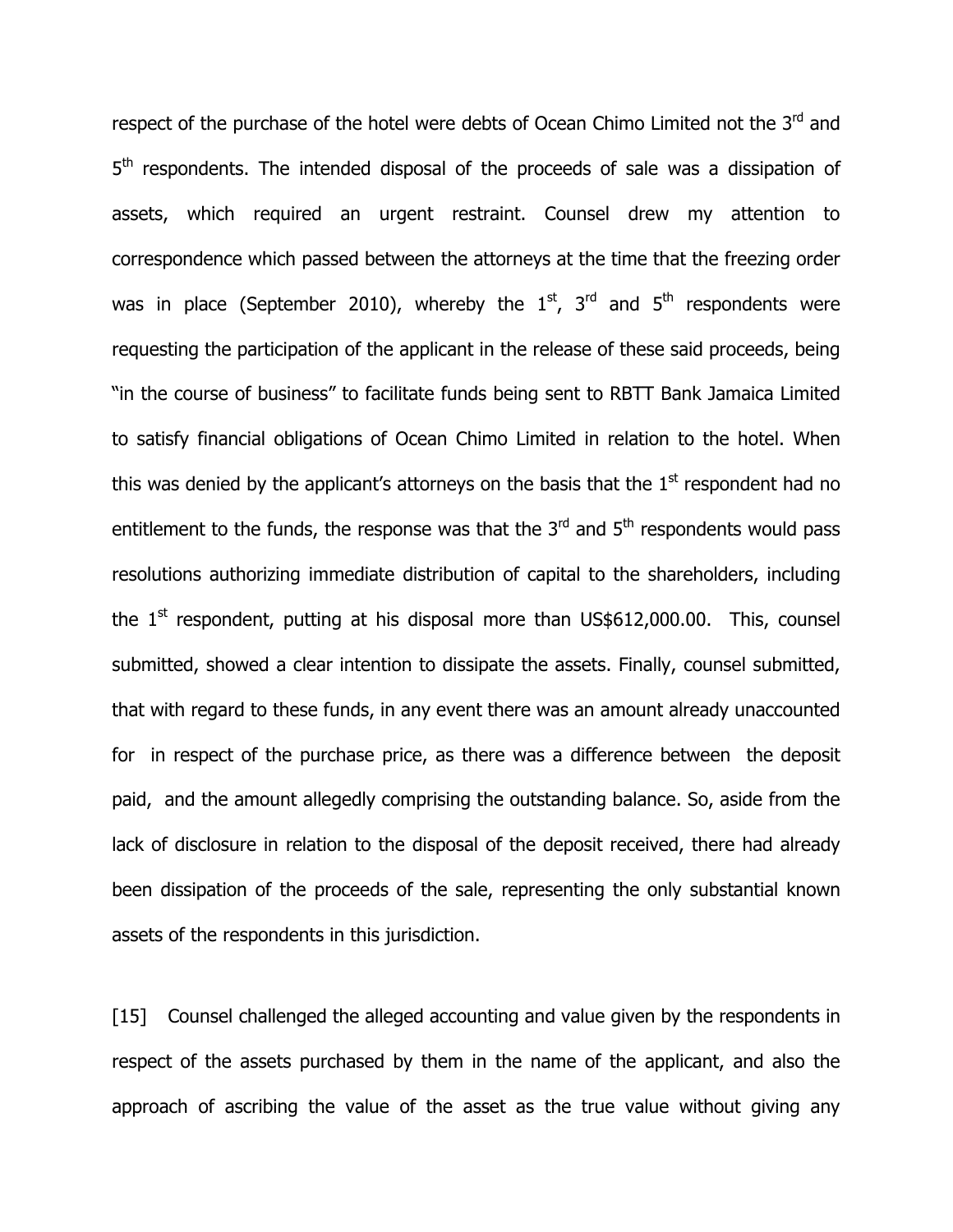indication of the amount of sums used to purchase the same. Counsel referred to the affidavit evidence with specific regard to a property known as "Harbor House", one such asset, and pointed out that it was purchased in the name of Whale Watchers Limited, a company in which the  $1<sup>st</sup>$  respondent is a shareholder, and that the information with regard to shares being held in trust for the applicant was not substantiated. Further, the liabilities of the company exceeded the value of the alleged investment, and the property was subject to a mortgage which would rank ahead of any equitable interest the applicant may have in the property, and, in any event, the property was in an abandoned and derelict state, damaged by a hurricane some years ago, and which had not been repaired.

[16] Counsel submitted that the issues raised by the respondents in their submissions, namely that the applicant had not come to the court with clean hands, referring to the change in ownership and control of the company, that they had breached their duty of full and frank disclosure, and their inability to satisfy any undertaking in damages, were inapplicable as they had been argued below and had already been ruled on by the trial judge in their favour. With regard to the undertaking in damages however, counsel submitted, if required, the applicant was prepared to give the usual undertaking as to damages, and that the authorities were clear that trust funds could be used to satisfy the same. The respondents' position therefore was without merit.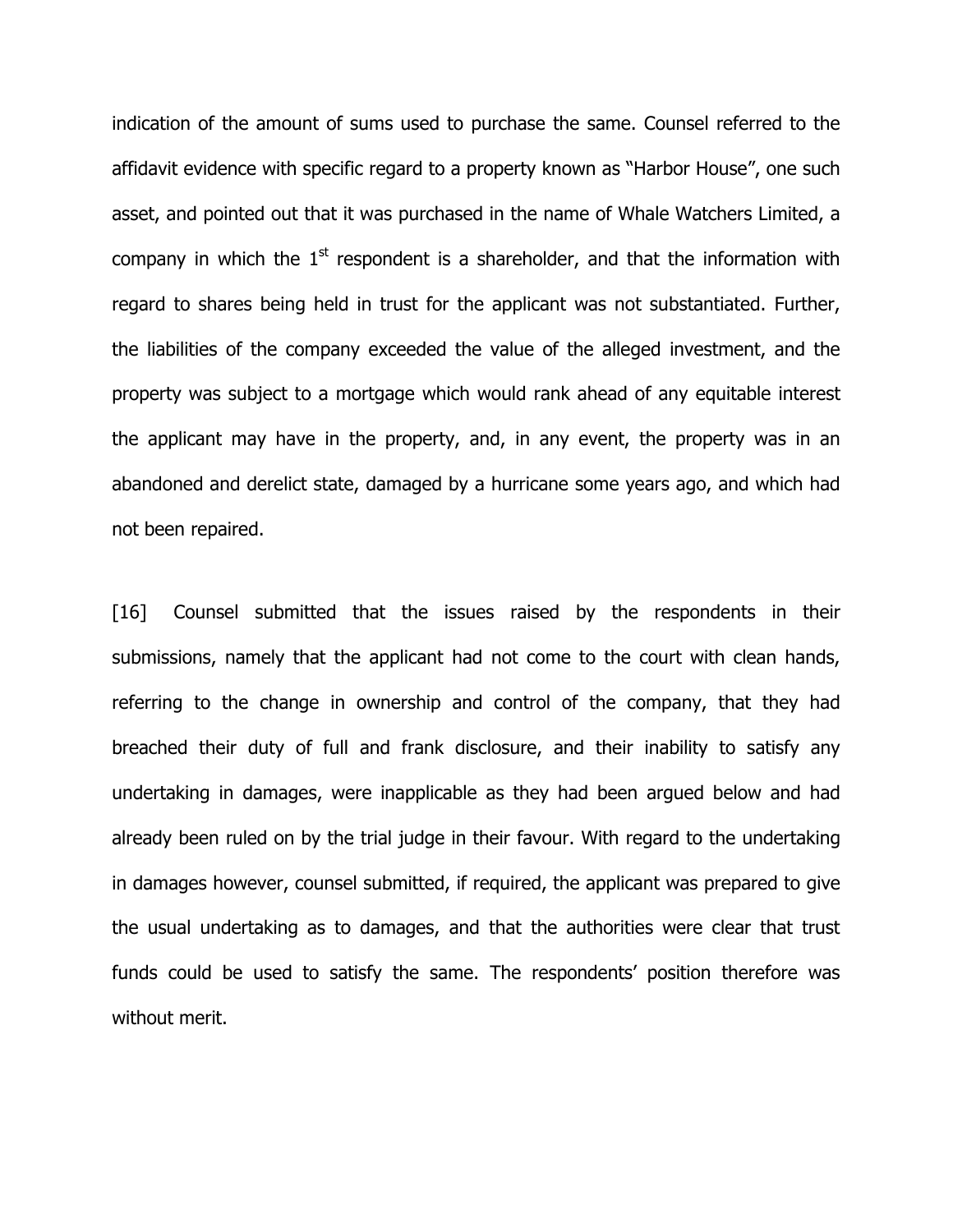[17] The applicant's contention was that the only relevant consideration before the court was the issue of the dissipation of assets, which, on all the facts and the applicable law, was clear and the injunction ought to be granted pending the hearing of the appeal.

### The respondent's submissions

[18] The respondents provided very detailed submissions and referred to the affidavits of the  $1<sup>st</sup>$  respondent, which focused on and contained extensive material with regard to the proceedings in the Commonwealth of the Bahamas, and documentation in respect of the dispute between the parties concerning the ownership of the company, for instance articles of the company, minutes of meetings and letters of resignation of directors. The written submissions did not refer at all to the main issue before me on this application, namely whether there was a good arguable appeal, based on how the court approached the question of the dissipation of assets in respect of the respondents, and that if injunctive relief was not granted, whether that would render the appeal nugatory. Lord Gifford QC, however addressed these issues in his oral submissions.

[19] Lord Gifford QC submitted that the court should proceed with great caution when considering the imposition of a freezing order, particularly if differing from the trial judge. He said this case was different from the usual case where protection is required to protect dissipation from illegal actions. He argued that the unusual features of this case were: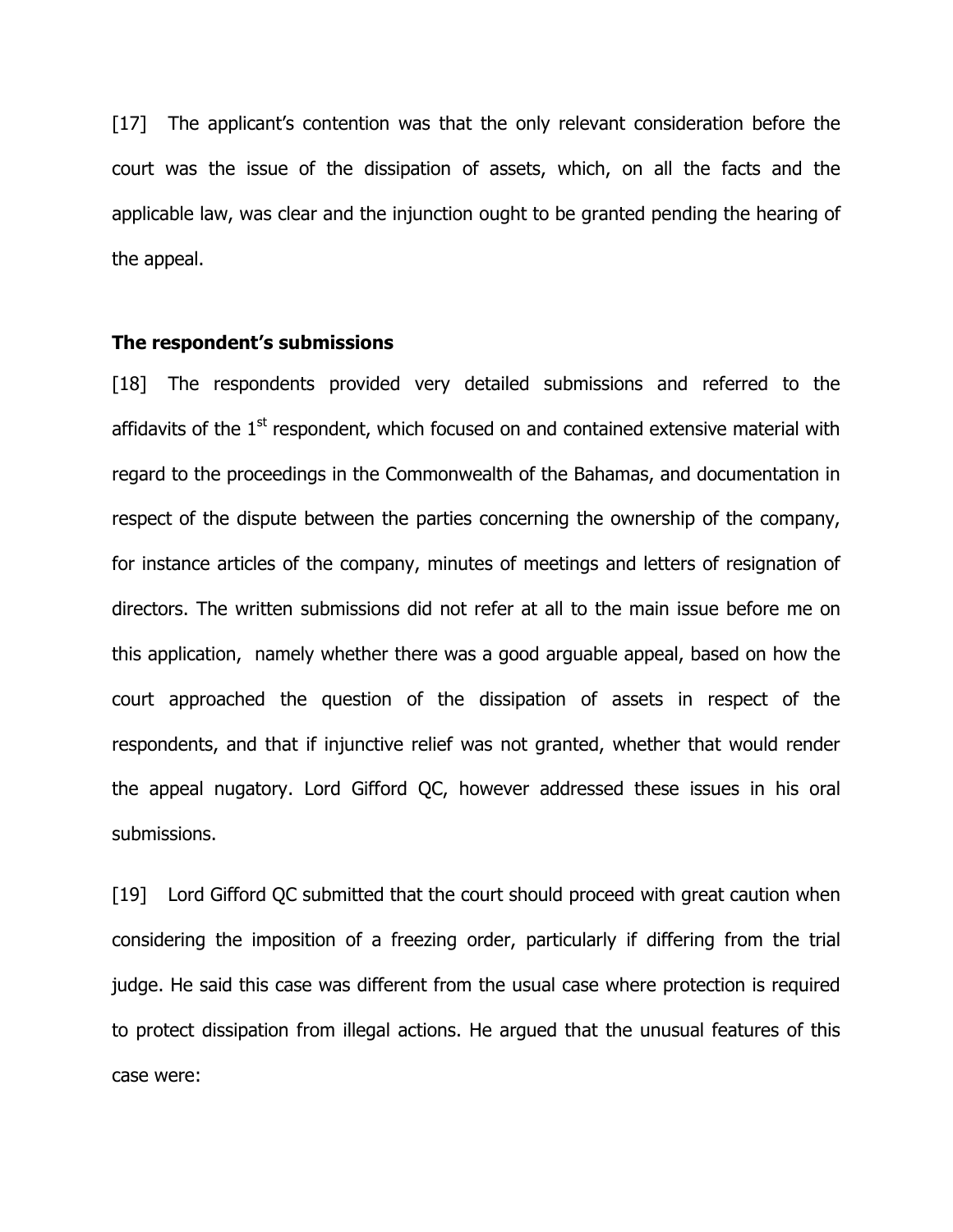- "(a) It had its origin in a personal battle between various individuals particularly the  $1<sup>st</sup>$  respondent and Judith Wilchcombe.
- (b) There was no evidence that any beneficiary had been unable to receive any funds to which he or she is entitled.
- (c) There was an outstanding issue to be resolved with regard to jurisdiction, and who was entitled to represent the claimant.
- (d) There was substantial evidence accepted by Brooks J that the trust owns assets which are at least as great as the amount claimed.
- (e) The consequences of continuing the freezing order beyond the limited amount ordered by Brooks J was potentially enormous in terms of damages for which there was no safeguard for the defendants because
- (f) Any damages would have to come from the very trust (assets) sought to be protected and:
	- (i) There is no evidence that any other party has assets to satisfy the potential damage that the action is causing
	- (ii)The judgment of Brooks J was carefully reasoned, with the application of the correct legal tests and there is no proper basis for disturbing the judgment pending appeal."

[20] Counsel did a thorough review of the issues identified by Brooks J and his findings and submitted that he was correct. He conceded that the judge had made findings against the respondents, but did not concede that those findings were correct. He relied on what he said was the basis that motivated the judge's final order, which was – was there a risk of removal of the corporate assets? This, he said, the judge answered correctly and submitted that there was no good arguable appeal, particularly when in the midst of all these battles the beneficiaries were only on the sidelines, and not complaining about any losses. He argued that the learned judge had identified the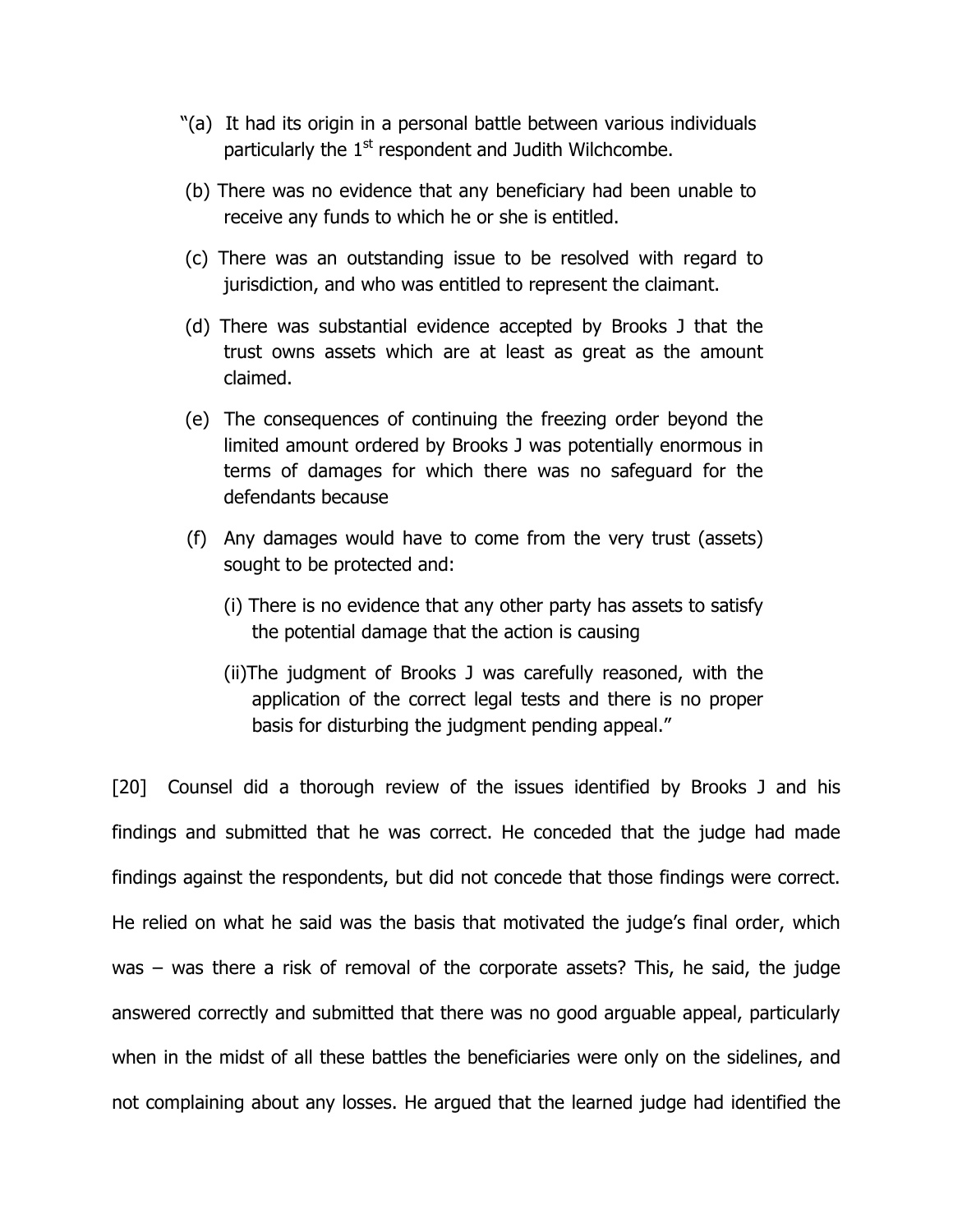assets which were in place, so it was unnecessary to impose any draconian relief. Further, the undertaking in damages was a protection for the respondents, as it was meant to ensure that they would be compensated in respect of any losses suffered from the imposition of the freezing order. He submitted that the trustees should have approached the court first, to obtain the order, which is the normal procedure, failing which they could be held personally liable. He relied on **In re Beddoe** [1893] 1 Ch 547 for that proposition. Counsel reiterated that the matter before me was not about protecting the beneficiaries or their assets, but about the "fight", and as a result the main element missing from the case was any claim concerning prejudice, which he insisted was a very important element.

[21] Counsel for the  $4<sup>th</sup>$  and  $6<sup>th</sup>$  respondents submitted on the issue of the undertaking as to damages and stated that the only appropriate solution for the court in the exercise of its equitable jurisdiction was to order that the injunction be secured by assets other than the trust assets, namely by the shareholder who was pushing the litigation and making the allegations. On the substantive issues, he argued that as the role of the single judge in considering whether to grant an interim injunction pending appeal is not one sitting on appeal from Brooks J, then on a perusal of all the material before me, I should ask whether there is any material before me which would justify the imposition of protective measures which the judge who had heard and contemplated the matter had determined were unnecessary. The imposition of a freezing order is an extraordinary jurisdiction and one to be reluctantly imposed. One must pay heed to the conclusions drawn by the learned judge that there was not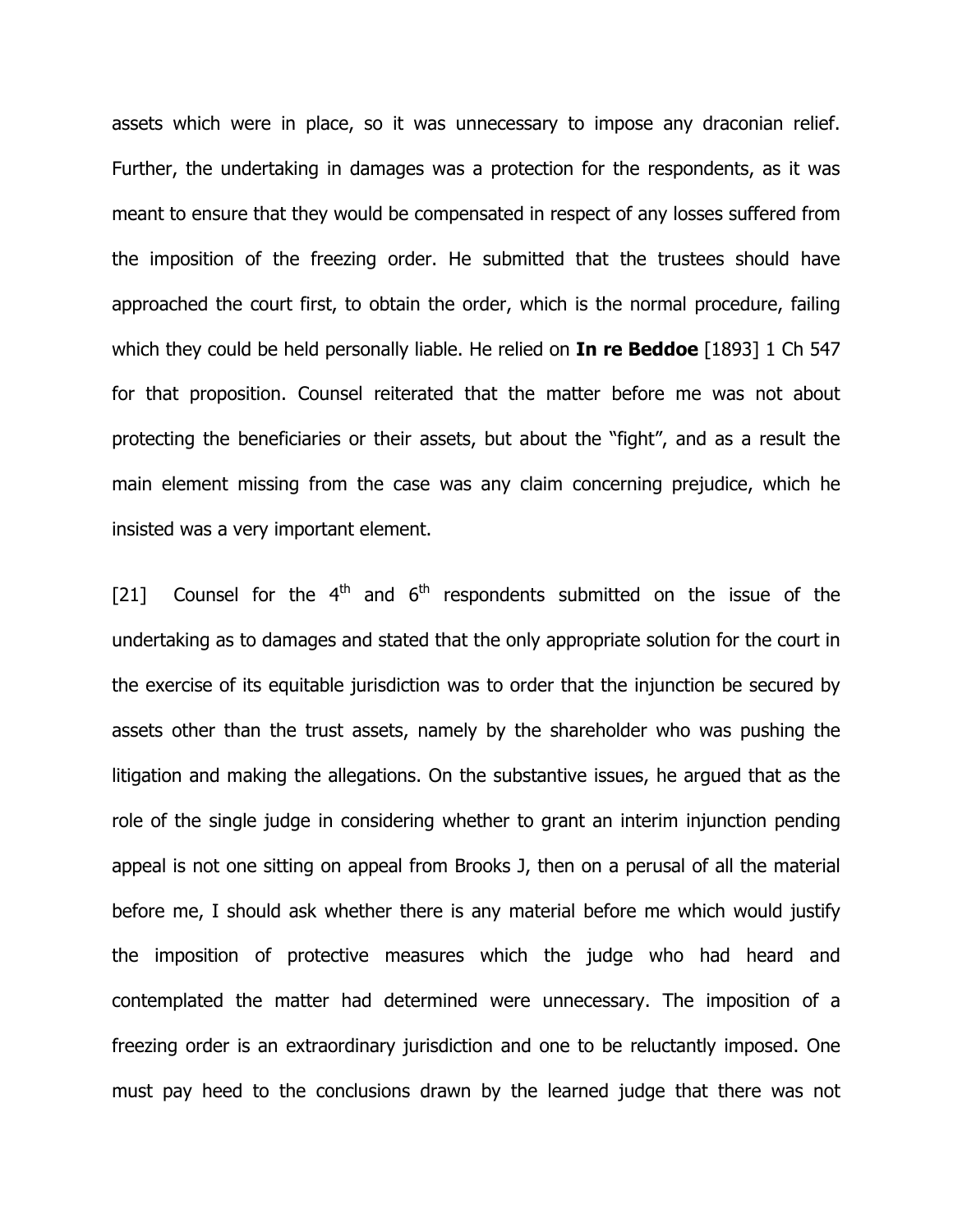sufficient evidence. Brooks J, he said, had stated the principle correctly, "real risk" is a degree of probability of something happening or not happening. So "little likelihood" must mean that there is no real risk. The probabilities of the assets being exposed are minimal. The learned judge had referred to the leading cases on the subject, and must therefore be presumed to have applied them pursuant to the principles enunciated therein. The  $1<sup>st</sup>$  respondent, he submitted, had been prudent in his dealings, and even though he may not have differentiated in those dealings between the companies, it cannot be gainsaid, that on the evidence, there had been a net gain. "There would therefore be no need to worry, no-one was trying to sneak away with any assets, and the court should be comfortable with that situation until the hearing of the appeal".

### Analysis

[22] The Court of Appeal Rules 2002 do provide that a single judge has the jurisdiction to grant an injunction while a matter is on appeal.

Rule 2.11 provides inter alia:

…

"2.11 (1) A single judge may make orders-

 (c) For an injunction restraining any party from dealing, disposing or parting with possession of the subject matter of an appeal pending the determination of the appeal."

I agree with learned Queen's Counsel for the applicant that the rules do not set out the factors or criteria to be used when considering whether to grant an injunction pending appeal. The principles to be applied however can be distilled from several cases from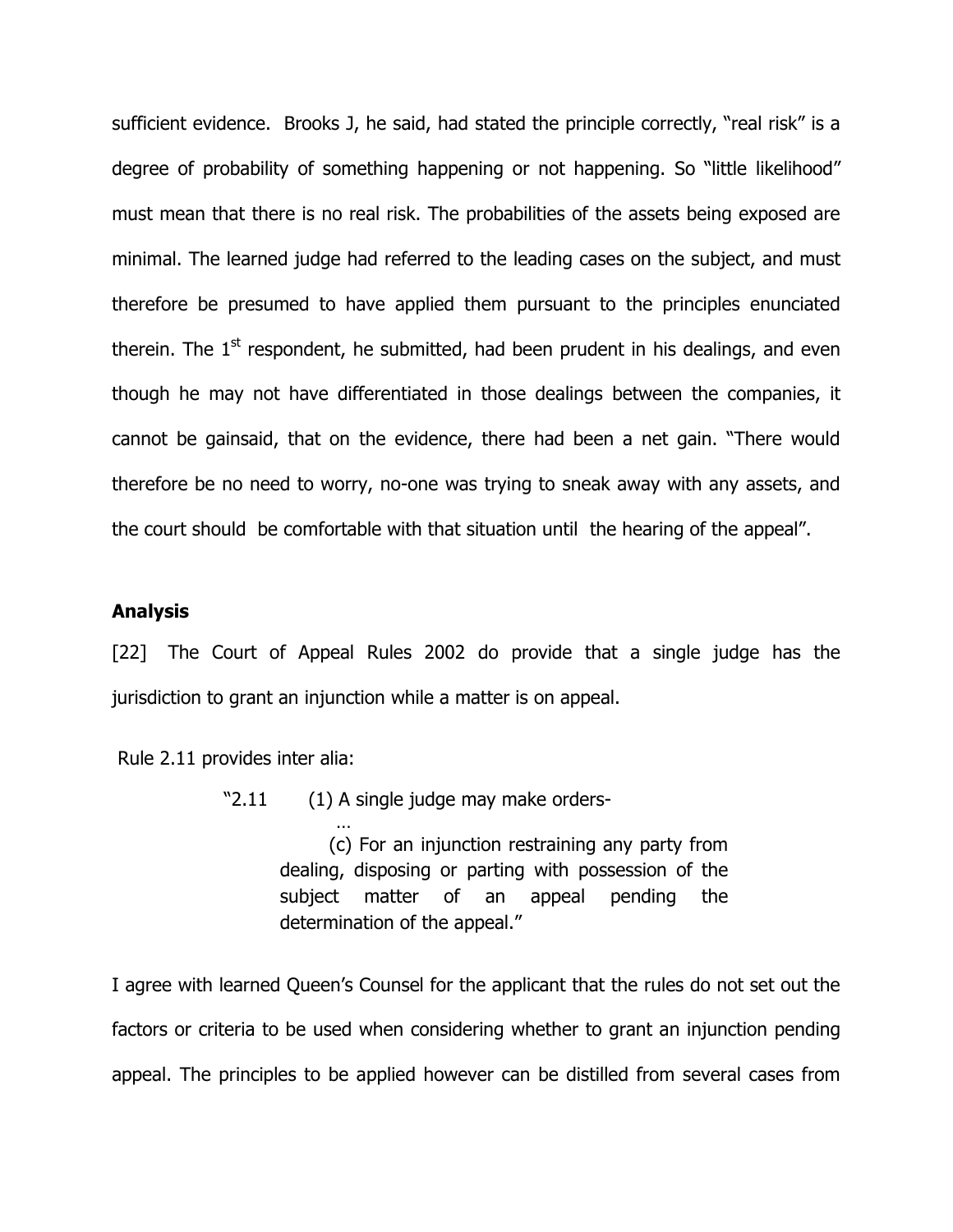this court, and include that there should be a good arguable appeal and the applicant ought to show that there is a risk that if the injunction is not granted the appeal may be rendered nugatory. Harrison JA endorsed in his judgment in **Olint Corp Limited v National Commercial Bank** the applicable principles derived from the dicta of Stuart-Smith LJ in Ketchum International plc v Group Public Relations Holdings Limited and others, and Megarry J in Erinford Properties Limited v Cheshire CC. In the **Ketchum** case Stuart Smith LJ stated:

> "In my judgment, this jurisdiction is not limited, as the judge thought, to cases concerned with the preservation of a fund or property the subject of the action, but is based on the wider principle enunciated by Cotton L.J. that justice requires that the court should be able to take steps to ensure that their judgments are not rendered valueless by an unjustifiable disposal of assets. Moreover, I cannot see any reason in principle why the considerations which are applicable when the court is considering the grant of a Mareva injunction should not be applied in favour of a plaintiff, even if he has lost in the court below, though the question will not be 'does he have a good arguable case?' but 'does he have a good arguable appeal?' This is likely to be a more difficult test to satisfy, and, if the case turns upon questions of fact which the judge has resolved against the plaintiff, may well be insuperable. This threshold must be at least as high as that which has to be satisfied when the court considers whether or not to grant leave to appeal where that is required."

# Megarry J had this to say in **Erinford Properties**:

"There may, of course, be many cases where it would be wrong to grant an injunction pending appeal, as where any appeal would be frivolous, or to grant the injunction would inflict greater hardship than it would avoid, and so on. But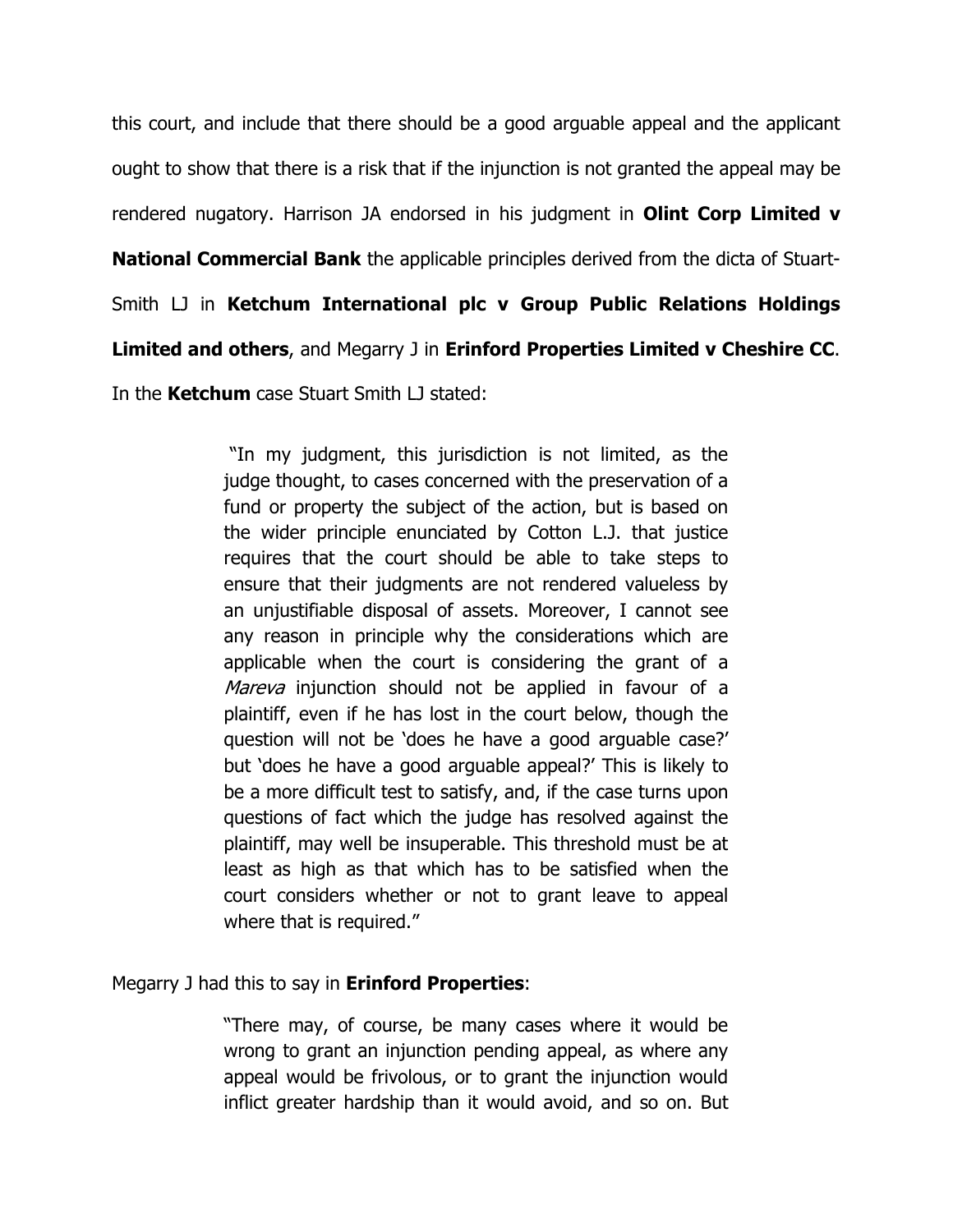subject to that, the principle is to be found in the leading judgment of Cotton LJ in **Wilson v Church** (No 2)  $((1879))$ 12 Ch D 454 at 458), where, speaking of an appeal from the Court Of Appeal to the House of Lords, he said, 'when a party is appealing, exercising his undoubted right of appeal, this Court ought to see that the appeal, if successful, is not nugatory'. That was the principle which Pennycuick J applied in the **Orion** case ([1962] 3 All ER 466, [1962] 1 WLR 1085); and although the cases had not then been cited to me, it was on that principle, and not because I felt any real doubts about my judgment on the motion, that I granted counsel for the plaintiffs the limited injunction pending appeal that he sought. This is not a case in which damages seem to me to be a suitable alternative."

[23] In considering whether there is a good arguable appeal one must peruse the findings of law and fact made by the learned trial judge and the challenges to the same as set out in the grounds of appeal, and the basis for them. It is the contention of the applicant that the learned judge recognized that as at 5 October 2010 when he heard the application, on the basis of disclosure having been made thus far, there was no indication that the  $1<sup>st</sup>$ ,  $3<sup>rd</sup>$  or 6<sup>th</sup> respondents, as he stated, "individually or collectively have assets which could meet a judgment requiring the return of the principal sum of US\$13,911,092.15, claimed by the claimant". It is also the applicant's contention that the learned judge accepted, as is also stated in his judgment, that the  $3<sup>rd</sup>$  and  $5<sup>th</sup>$ respondents had sold their business "Quikcash" and other assets, and were expected to receive in the vicinity of US\$7,000,000.00 as the balance sale price and intended to transfer this sum to "Ocean Chimo and/or Ocean Bay as support for their local operation". Of course these parties were not parties to the proceedings nor were they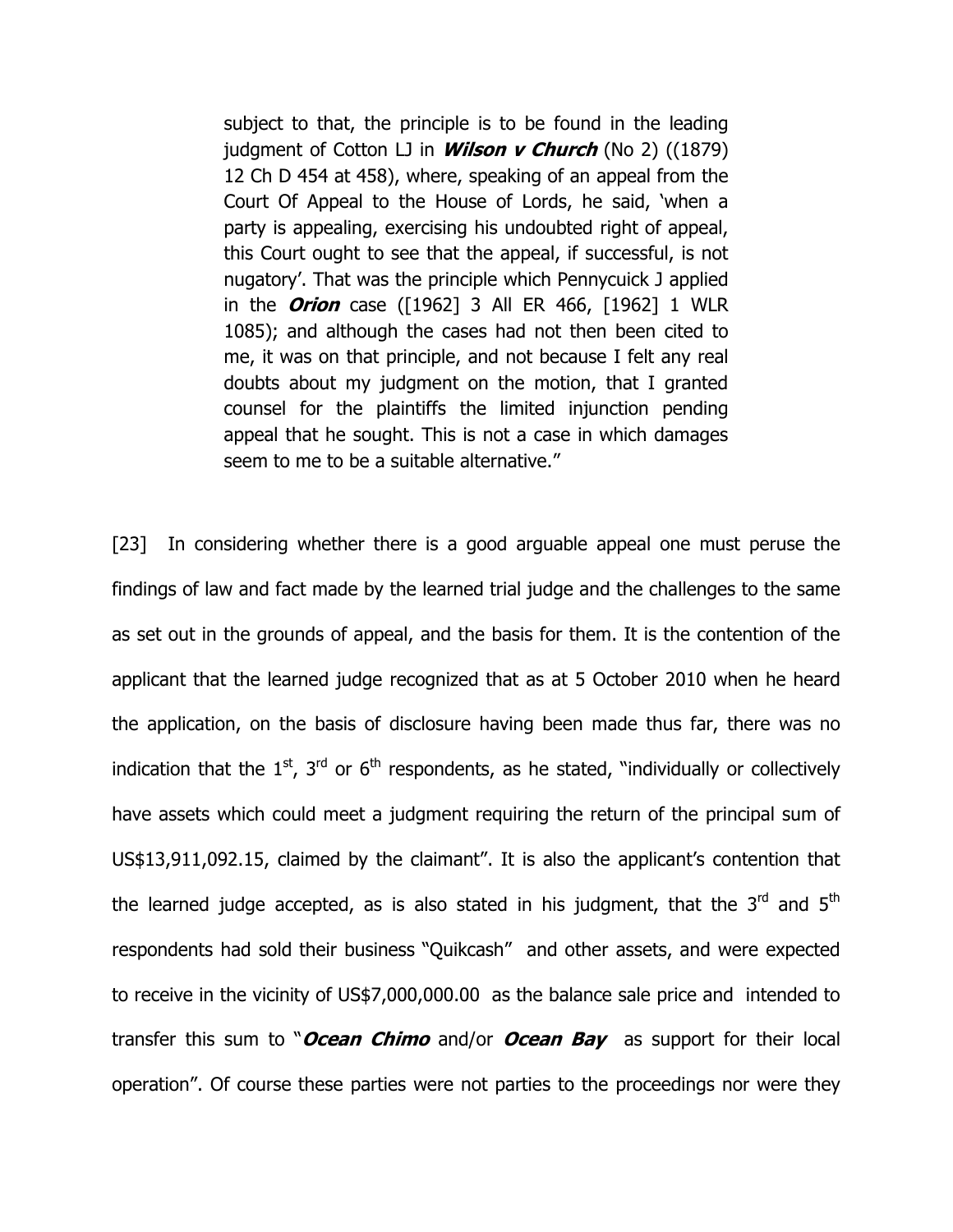entitled to the money. The finding therefor by the judge that that purchase was not intended to make the respondents judgment proof and that there was little evidence of the likelihood of the assets being dissipated must be examined.

[24] In Jamaica Citizens Bank v Dalton Yap (1994) 31 JLR 43, Forte JA adopted

the dictum of Mustill J ( as he then was ) in the case of **Ninemia Maritime Corp v** 

# Trave Schiffahrtsgesellschaft MBH & Co. K.G. The Niedersachsen [1984] 1 All

ER 398, which set out the law thus:

 "Nevertheless, certain themes can be seen to run through the cases. It is not enough for the plaintiff to assert a risk that the assets will be dissipated. He must demonstrate this by solid evidence. This evidence may take a number of different forms. It may consist of direct evidence that the defendant has previously acted in a way which shows that his probity is not to be relied on. Or the plaintiff may show what type of company the defendant is (where it is incorporated, what are its corporate structure and assets, and so on) so as to raise an inference that the company is not to be relied on. Or again, the plaintiff may be able to found his case on the fact that inquiries about the characteristics of the defendant have led to a blank wall. Precisely what form the evidence may take will depend on the particular circumstances of the case."

Forte JA indicated that these guidelines were approved by the Court of Appeal per Kerr

JA in Bertram Watkis v Anthony Simmons et al SCCA No 48/1997 delivered on 19

July 1988, who stated: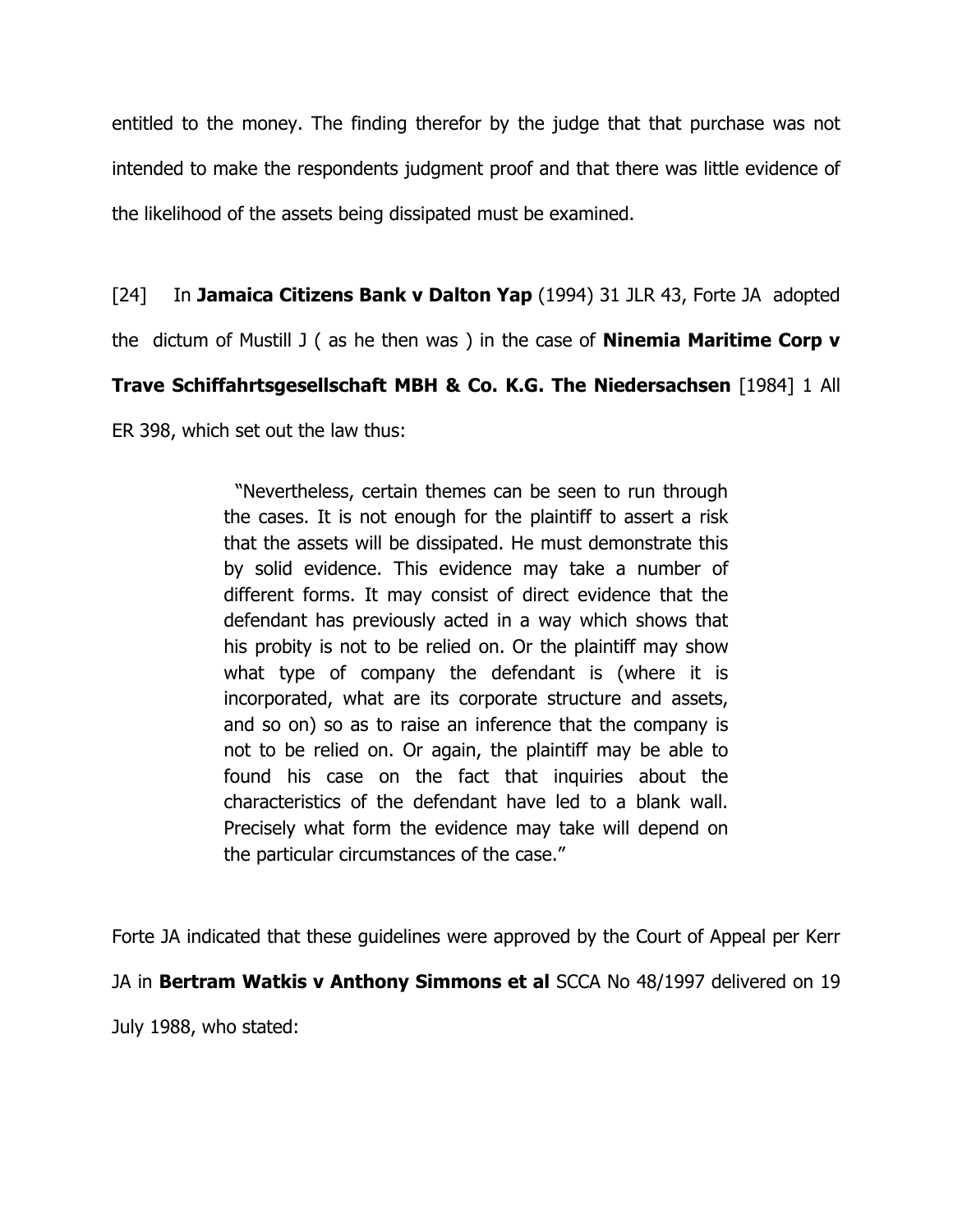"In our view the test is whether, on the assumption that the plaintiff has shown at least 'a good arguable case', the court concludes on the whole of the evidence then before it, that the refusal of the Mareva injunction would involve a real risk that a judgment or award in favour of the plaintiff would remain unsatisfied."

Forte JA concluded:

"Before a mareva injunction can be granted therefore, two things must be established:

- (1) That the plaintiff has a good arguable case the standard of which is evidence which is more than barely capable of serious argument, but not necessarily having a 50% chance of success, and
- (2) 'Solid evidence' that there is a real risk that the assets will be dissipated, either by removal or in some other way and that consequently a judgment or award in favour of the plaintiff would remain unsatisfied."

Sykes J applied those principles in Peter Krygger and Others v F1 Investments

Inc and Others, and also made this statement:

 " … there is no need for proof of an intention on the part of the defendant to dissipate his assets. What is necessary is that on an objective view, there is a risk of dissipation."

Anderson J also followed suit in the following year with his decision in First Global

**Bank Limited v Rohan Rose** and, endorsing the approach laid down in the Court of

Appeal, enunciated the principle in this way:

 "it seems to me that the existence of the risk does not have to be proven to a very high standard... However, the risk of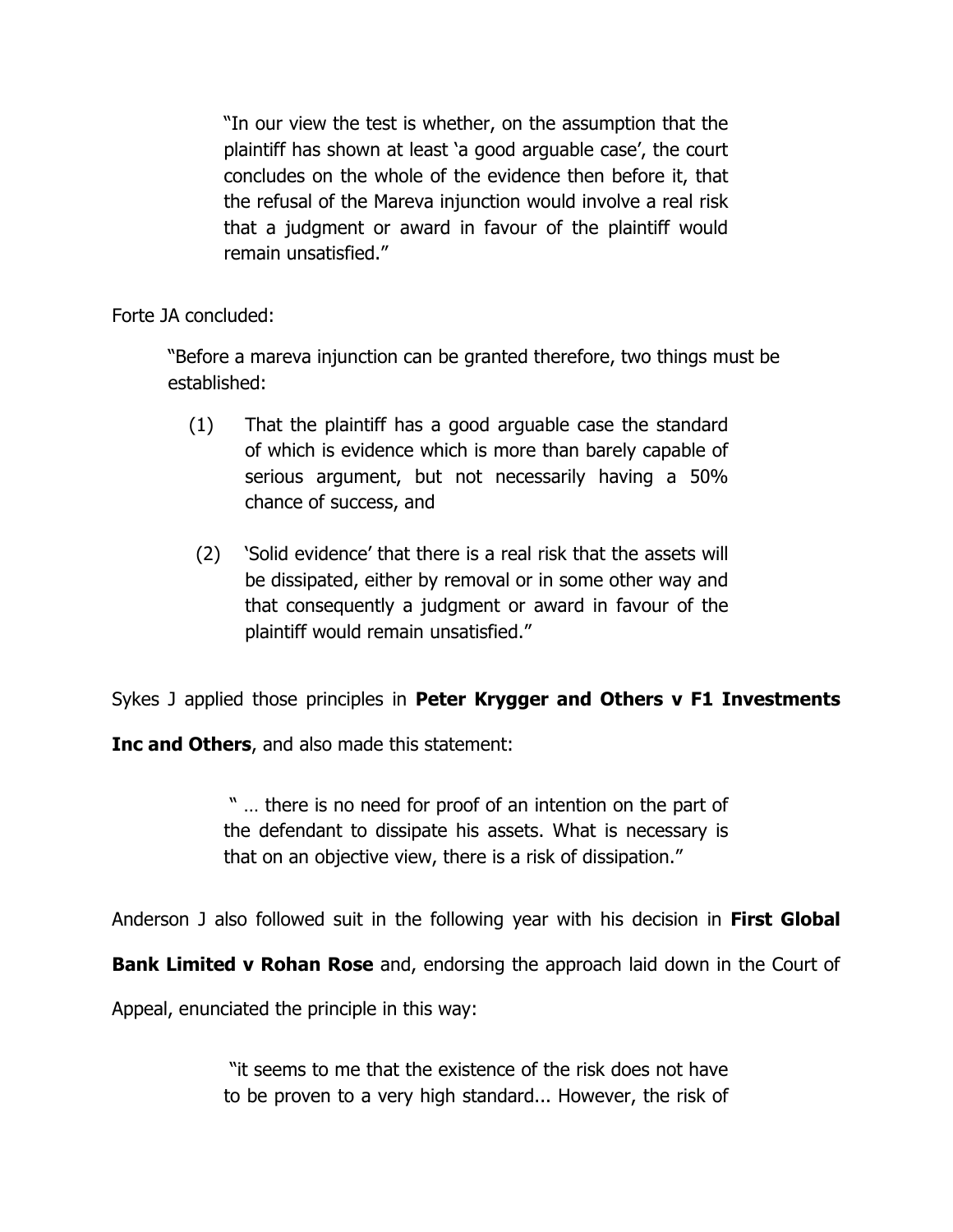dissipation must involve a risk of impairing the claimant's ability to enforce a judgment or award. It is not necessary for the claimant to prove that the purpose of the defendant's actual or feared conduct is to frustrate the enforcement of any judgment which is obtained, provided that, objectively, that would be its effect."

Indeed Stuart-Smith LJ in the **Ketchum** case, indicating that the judge at first instance

had erred in this regard, had this to say when the matter went on appeal:

"...since we have heard considerable argument upon the point of whether there was a serious risk that Holdings would dispose of its assets before the hearing of Ketchum's appeal, and since I have come to the conclusion that the judge was in error on this point, I shall state my reasons as briefly as possible.

In my judgment, the judge misdirected himself by relying on the passage already quoted from **Derby & Co v Weldon** (No 2) [1989] 1 All ER 1002, [1990] Ch 65 for the proposition that the plaintiff must show that the defendant intends to deal with his assets for the purpose of ensuring that a judgment will not be met. It is sufficient if there is a real risk that the judgment in favour of the plaintiff will remain unsatisfied if injunctive relief is refused: see Ninemia Maritime Corporation v Trave Schiffahrtsgesellschaft m.b.H. und Co. [1983] 1 W.L.R. 1412, 1422 Reg v Secretary of State for the Home Department, **Ex parte Muboyayi** [1992] Q.B. 244, 257H, where Lord Donaldson of Lymington M.R. clarified what he said in **Derby & Co. Ltd. v. Weldon** (Nos. 3 and 4) by explaining that in this context 'designed' does not mean 'intended' but 'having the consequence that'."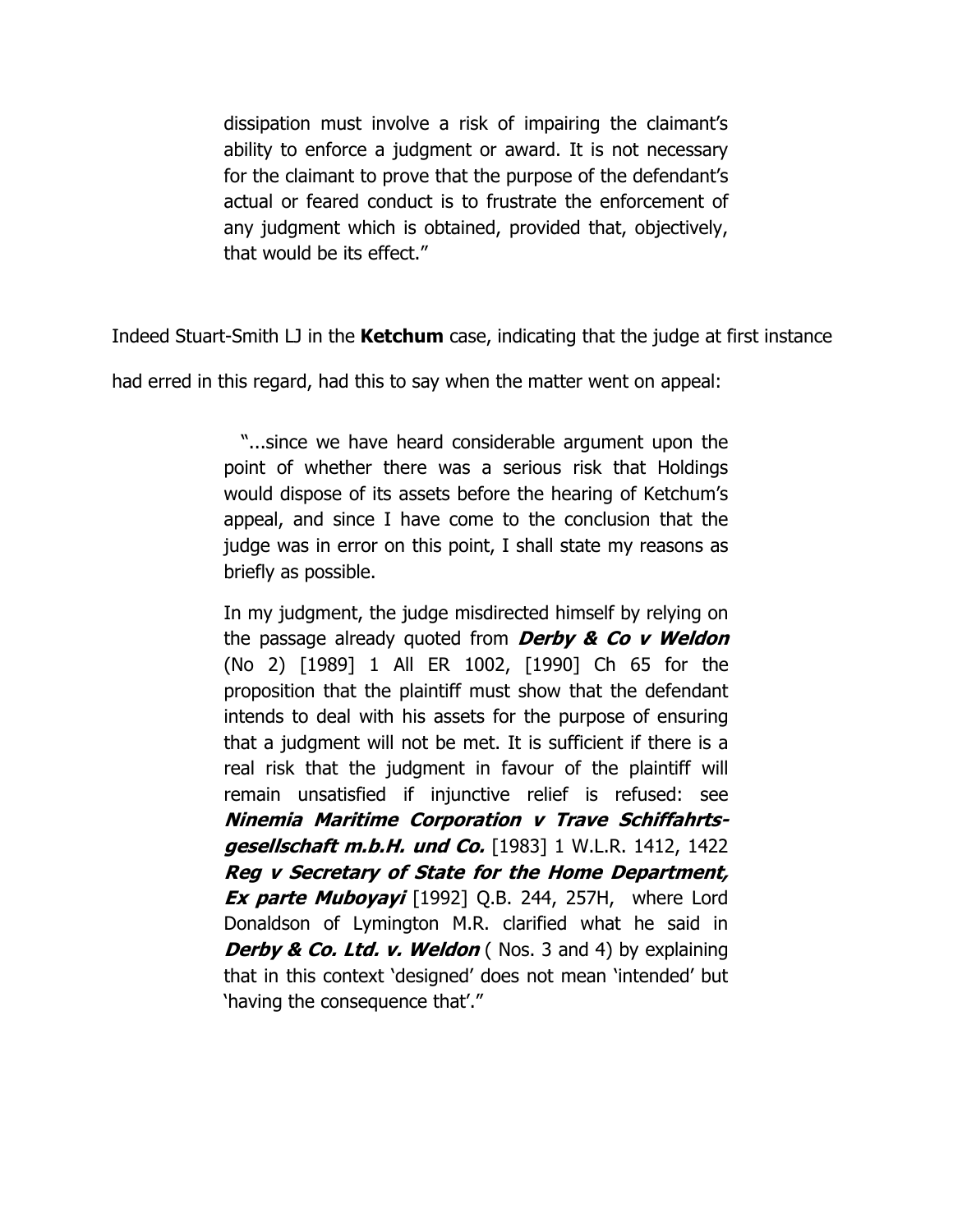[25] It does appear to me that it is arguable that the learned trial judge may have misinterpreted the applicable legal test, when considering the second limb for the imposition of the mareva injunction and placed the threshold with regard to the evidence necessary to find dissipation of assets too high.

[26] I appreciate that it is not my role to sit on appeal of the judgment of Brooks J. It is also not my role to make any findings in respect of the abundance of evidence that was placed before me, particularly since the application before me is one to restrain the respondents from disposing or dealing with their assets wherever situate and withdrawing funds from their accounts wherever situate unless in excess of US\$13,000,000.00 pending the hearing of the appeal of the judgment of Brooks J, which is scheduled to be heard on 7 March 2011. Further, it is important to note, that some of the issues canvassed before me, and no doubt other issues, with additional documentation and viva voce evidence will ultimately have to be tested and determined by a judge at trial.

[27] I have set out below some of the many matters which were put before me, and which were duly noted and considered in my deliberations, in order to dispose of this application.

- A sum of approximately US\$14,000,000.00 representing trust funds was transferred to the applicant as successor trustee in 2008.
- The applicant was entitled to distribute a sum of US\$9,800,000.00 to beneficiaries. The applicant did not do that.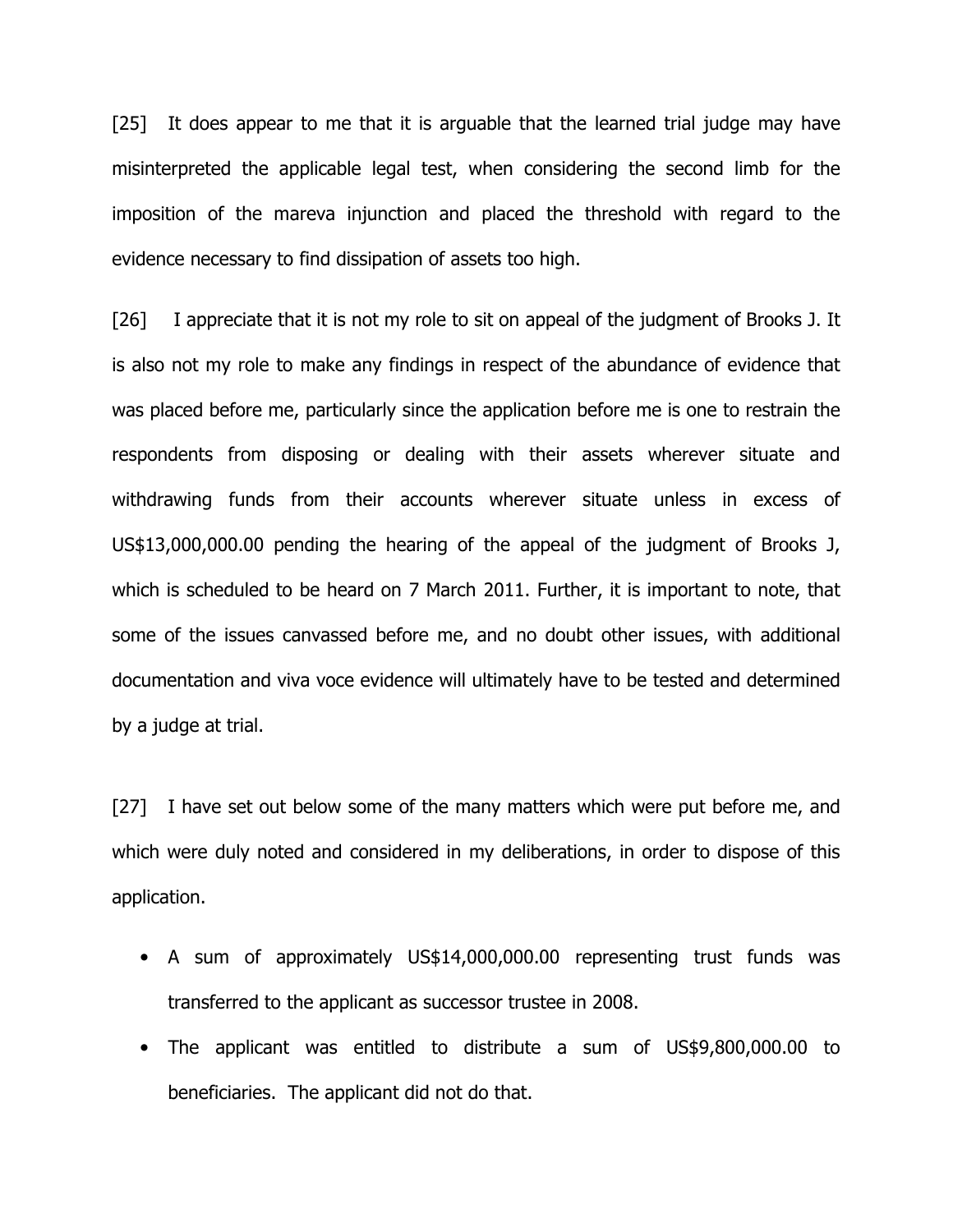- The applicant's attorneys were "shocked" at the  $1<sup>st</sup>$  respondent's dealings with the trust funds. The probity of the respondents' actions was therefore an issue.
- The applicant's accountants requested but were unable to obtain information with regard to payments to the respondents and others at the behest of the  $1<sup>st</sup>$ and 2<sup>nd</sup> respondents.
- The  $2^{nd}$  respondent acted on the  $1^{st}$  respondent's instructions: Funds were owed to the applicant by the respondents in at least the following amounts:  $US$1,607,876.41$  (1<sup>st</sup> respondent);  $US$10,773,397.70$  (3<sup>rd</sup> respondent) US\$733,000.00 (6<sup>th</sup> respondent); US \$ 1, 641,000.00 (Wachovia Bank Lauderhill, Florida/ $1^{st}$  respondent). There was an admitted debt of US\$1,700,000.00 owed to the applicant from the 3<sup>rd</sup> respondent.
- The  $3^{rd}$ ,  $4^{th}$ ,  $5^{th}$  and  $6^{th}$  respondents are all owned and controlled by the  $1^{st}$ respondent.
- The  $4^{th}$  respondent wholly owned the  $3^{rd}$  and  $5^{th}$  respondents.
- The  $4<sup>th</sup>$  respondent sold its shares in the 3<sup>rd</sup> and 5<sup>th</sup> respondents and collected US\$ 3,700,000.00 as a deposit in the transaction. There has been no accounting for this.
- The  $3<sup>rd</sup>$  and  $5<sup>th</sup>$  respondents were replaced as sellers in the agreement mentioned above, and the deposit stated in the agreement which was collected by the  $4<sup>th</sup>$ respondent, was stated in the agreement, to have been delivered to them. It has still not been accounted for.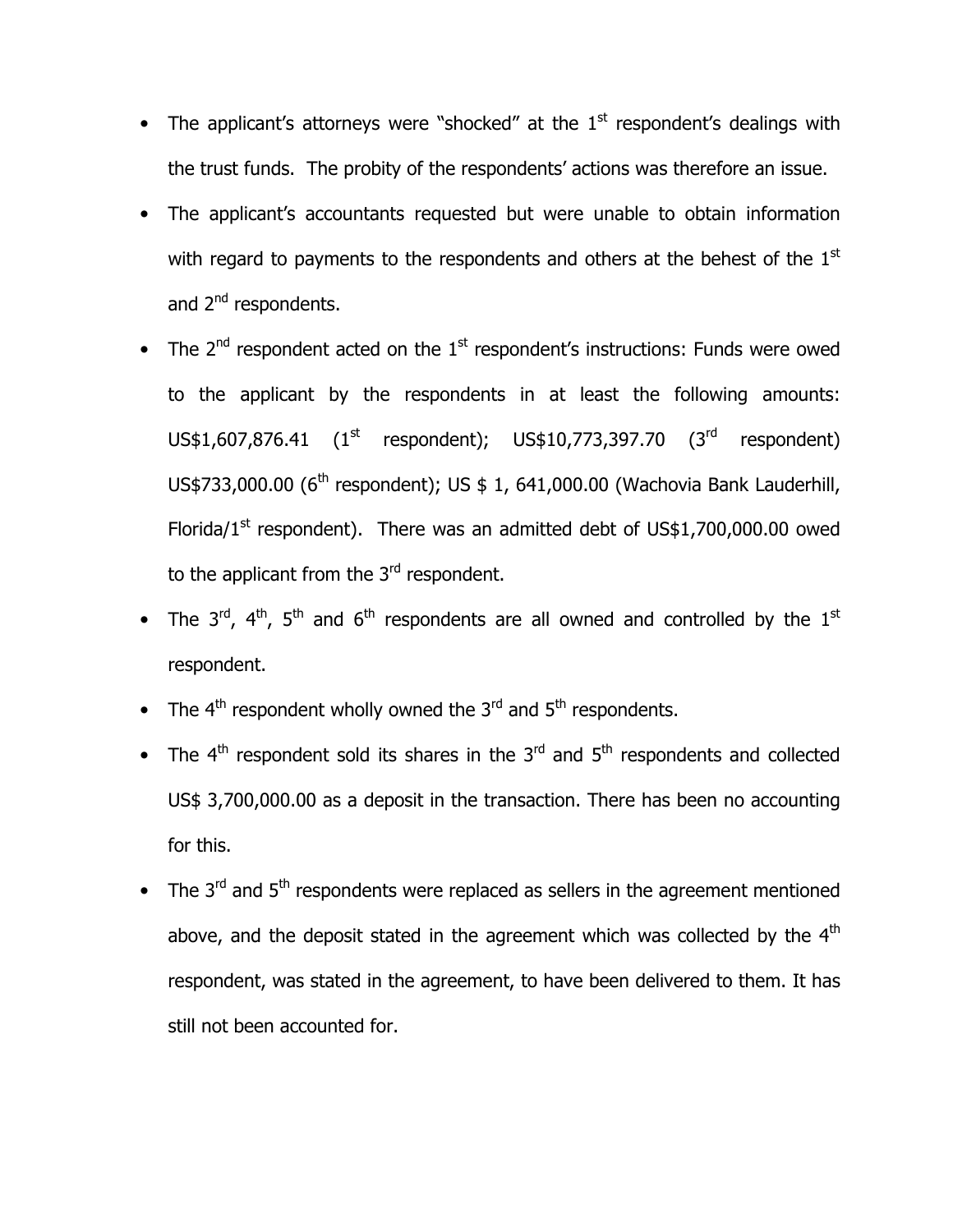- The  $3<sup>rd</sup>$  and  $5<sup>th</sup>$  respondents intend to hand over all proceeds of sale to Ocean Chimo Limited, who is not a party to the action.
- The  $3<sup>rd</sup>$  and  $5<sup>th</sup>$  respondents are not shareholders in Ocean Chimo Limited.
- Ocean Chimo Limited owns 100% of the Wyndham Hotel.
- The applicant owns 20% of Ocean Bay Limited; 60% of the shares are owned by the  $1<sup>st</sup>$  respondent.
- Ocean Bay Limited owns 100% of Ocean Chimo Limited.
- It is trite law that a shareholder does not own the assets of a company.
- The applicant therefore will not own the asset –the Wyndham Hotel
- There has been no evidence of the amount spent to purchase the hotel.
- There was no evidence of the state of the accounts of Ocean Bay Limited.
- The directors of the 3<sup>rd</sup> and 5<sup>th</sup> respondents, (the 1<sup>st</sup> and 2<sup>nd</sup> respondents) intended to pass resolutions to cause an immediate distribution of capital to shareholders.
- The applicant has a duty to protect the trust assets.
- There is an amount representing some or all of the balance proceeds of the sale of the assets of the  $3<sup>rd</sup>$  and  $5<sup>th</sup>$  respondents in the possession of the attorneys representing them, namely US\$3,600,000.00.
- The cardholders/beneficiaries of the applicant were not slated to receive any of those sums, and in those circumstances it could appear, prima facie, that there was a real risk of dissipation of assets.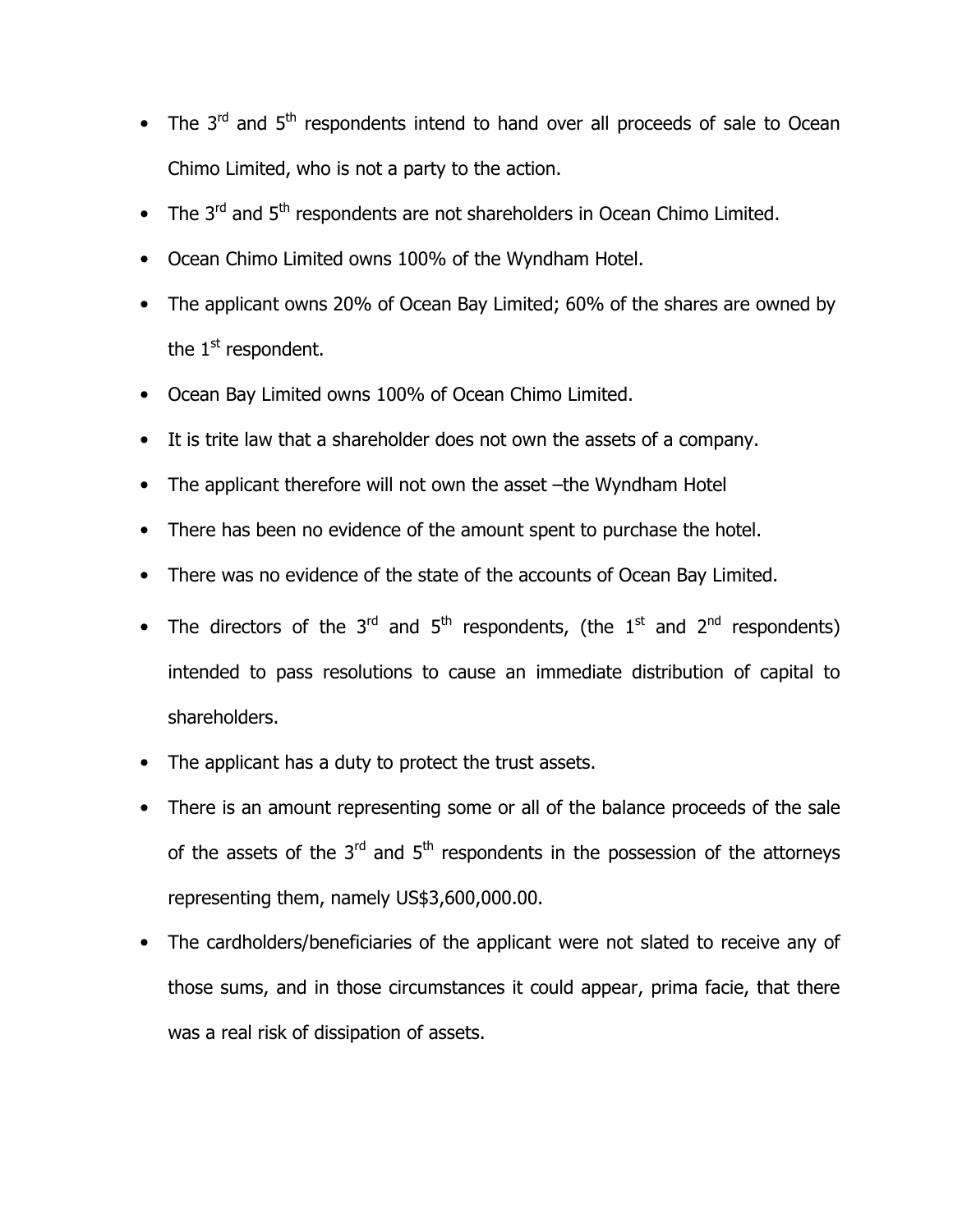- The  $1<sup>st</sup>$  respondent is not domiciled in Jamaica. He lives in the Cayman Islands. The  $4<sup>th</sup>$ ,  $5<sup>th</sup>$  and  $6<sup>th</sup>$  respondents are all incorporated in the Cayman Islands.
- Brooks J found that the issue of who owns the majority of the shares and who is the proper person to be in control of the applicant and to authorize its actions ought to be decided in the courts of the Turks and Caicos Islands, where the applicant was incorporated.
- The applicant was prepared to give the usual undertaking as to damages, and the authorities indicated that the trust assets could be used to satisfy the said undertaking.
- If the appeal is successful and those funds have been paid over to Ocean Chimo Limited and cannot be recovered to pay the applicant the appeal would be rendered nugatory.

[28] I accept on the basis of the authorities cited above that to satisfy the court that there is a good arguable appeal the threshold may be a high one but in this case, I was satisfied on the matters set out above, that the appeal was certainly not frivolous, indeed there is a good arguable appeal, firstly because the judge appeared to place a greater evidential burden on the applicant than the cases suggest was warranted, and it was clear to me that the payment of the proceeds of sale to Ocean Chimo Limited in the circumstances outlined above could amount to a dissipation of assets within the quidelines set out in the authorities. Further, save for the  $2^{nd}$  and  $3^{rd}$  respondents, the remaining respondents were all resident and/or located out of Jamaica, and as indicated, the evidence disclosed that the funds in the possession of the attorneys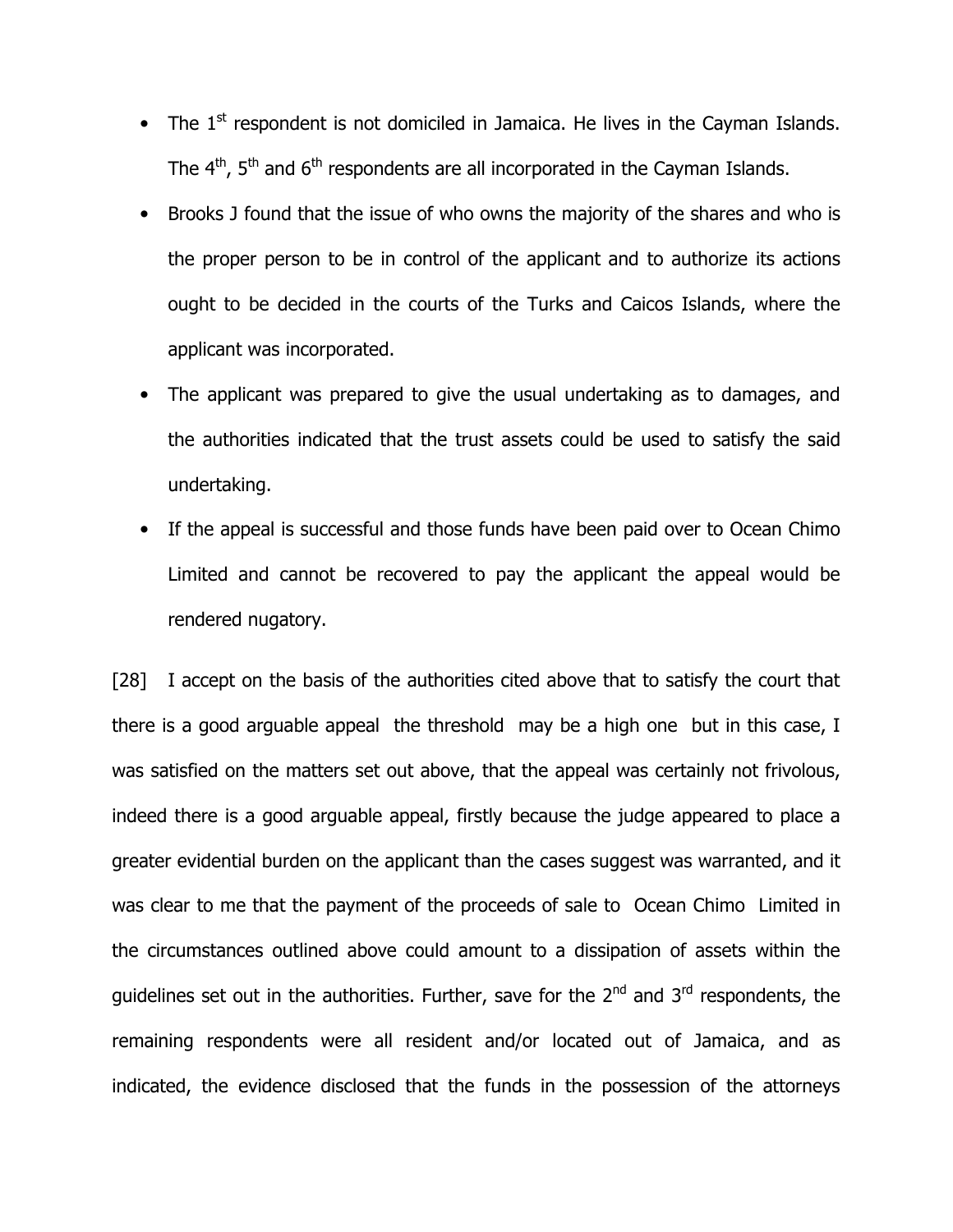representing the  $3<sup>rd</sup>$  and  $5<sup>th</sup>$  respondents were the only substantial funds in the jurisdiction. Additionally, as the disposal of the said funds was imminent I felt impelled to order a restraint on their doing so in order to preserve the same until the hearing of the appeal. I therefore made the order that I did on the 7 January 2011. I ordered the restraint against all respondents as they are all in receipt of funds from the applicant and as their operations are intertwined, and directed at all times by the  $1<sup>st</sup>$  respondent, who desired the funds to pay debts relating to the hotel, and who claimed to be beneficially entitled to the same through the interlocking ownership of the companies, and who had the ability to, and seemed determined to distribute the capital of the companies. The injunction was granted on the usual undertaking as to damages having been given by the applicant.

[29] I must comment however that the hearing of this application was extended over a period of two months as it was interrupted by four different applications:

- (i) that due to the order made by Panton P the applicant had no locus standi, the matter being res judicata between the parties;
- (ii) an application was made to interpret the scope of the interim injunction granted by me on 26 October 2010 and extended on 2 November 2010 until the determination of the application for injunction pending appeal;
- (iii) there was an application that the matter could not proceed with certain representation which was later withdrawn;